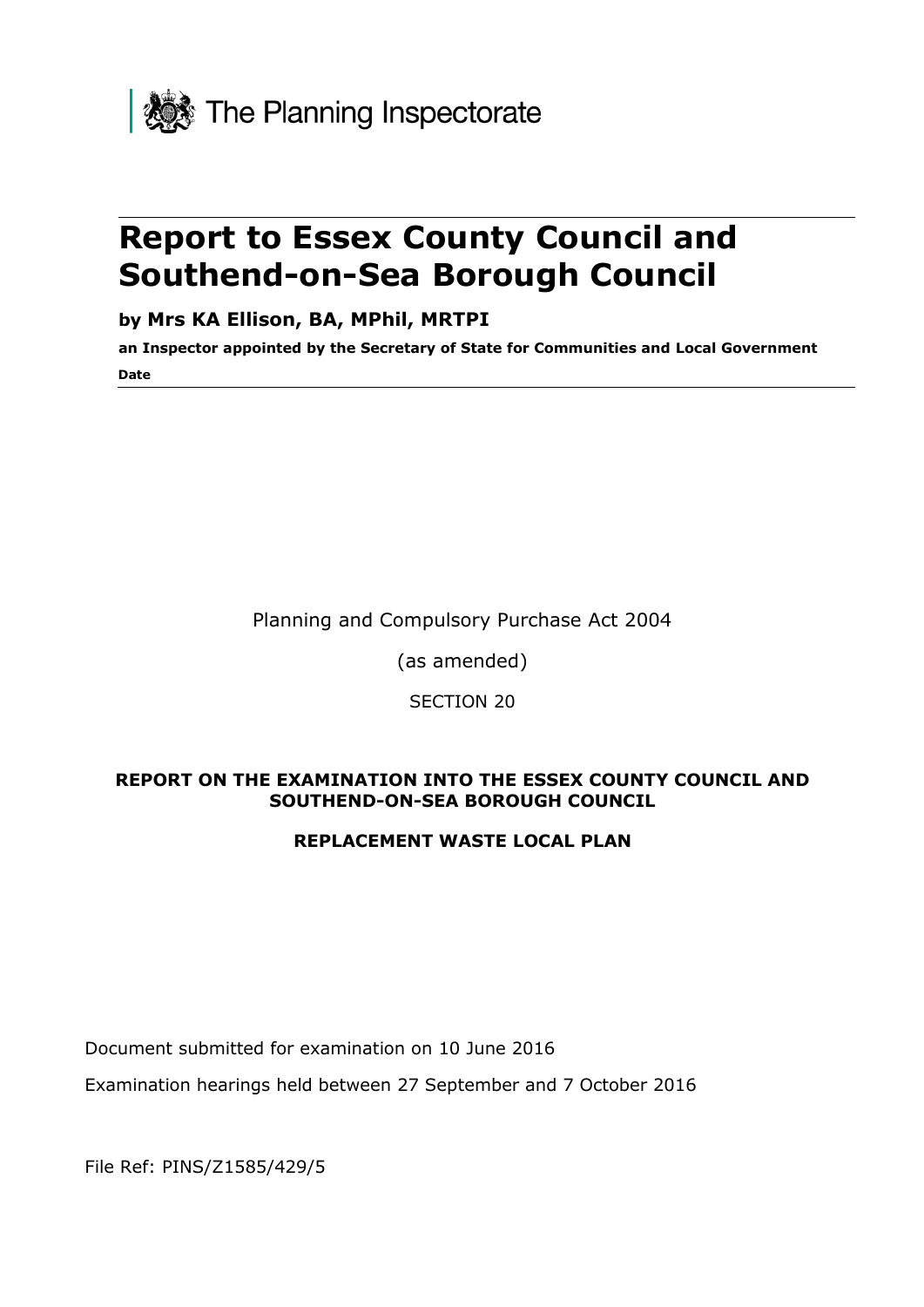# **Abbreviations Used in this Report**

| Appropriate Assessment                                 |
|--------------------------------------------------------|
| Construction, demolition and excavation waste          |
| Combined Heat and Power                                |
| Duty to Co-operate                                     |
| <b>Essex County Council</b>                            |
| East of England Waste Technical Advisory Body          |
| Further Proposed Change                                |
| <b>Habitats Regulation Assessment</b>                  |
| Integrated waste management facility                   |
| <b>Local Authority Collected Waste</b>                 |
| Local Development Scheme                               |
| Local Plan                                             |
| <b>Main Modification</b>                               |
| National Planning Policy Framework (NPPF)              |
| National Planning Policy for Waste                     |
| Public Rights of Way                                   |
| Essex and Southend-on-Sea Replacement Waste Local Plan |
| Sustainability Appraisal                               |
| Statement of Community Involvement                     |
| Southend-on-Sea Borough Council                        |
| Site of Special Scientific Interest                    |
| tonnes per annum                                       |
| Waste Data Interrogator                                |
| <b>Waste Planning Authority</b>                        |
|                                                        |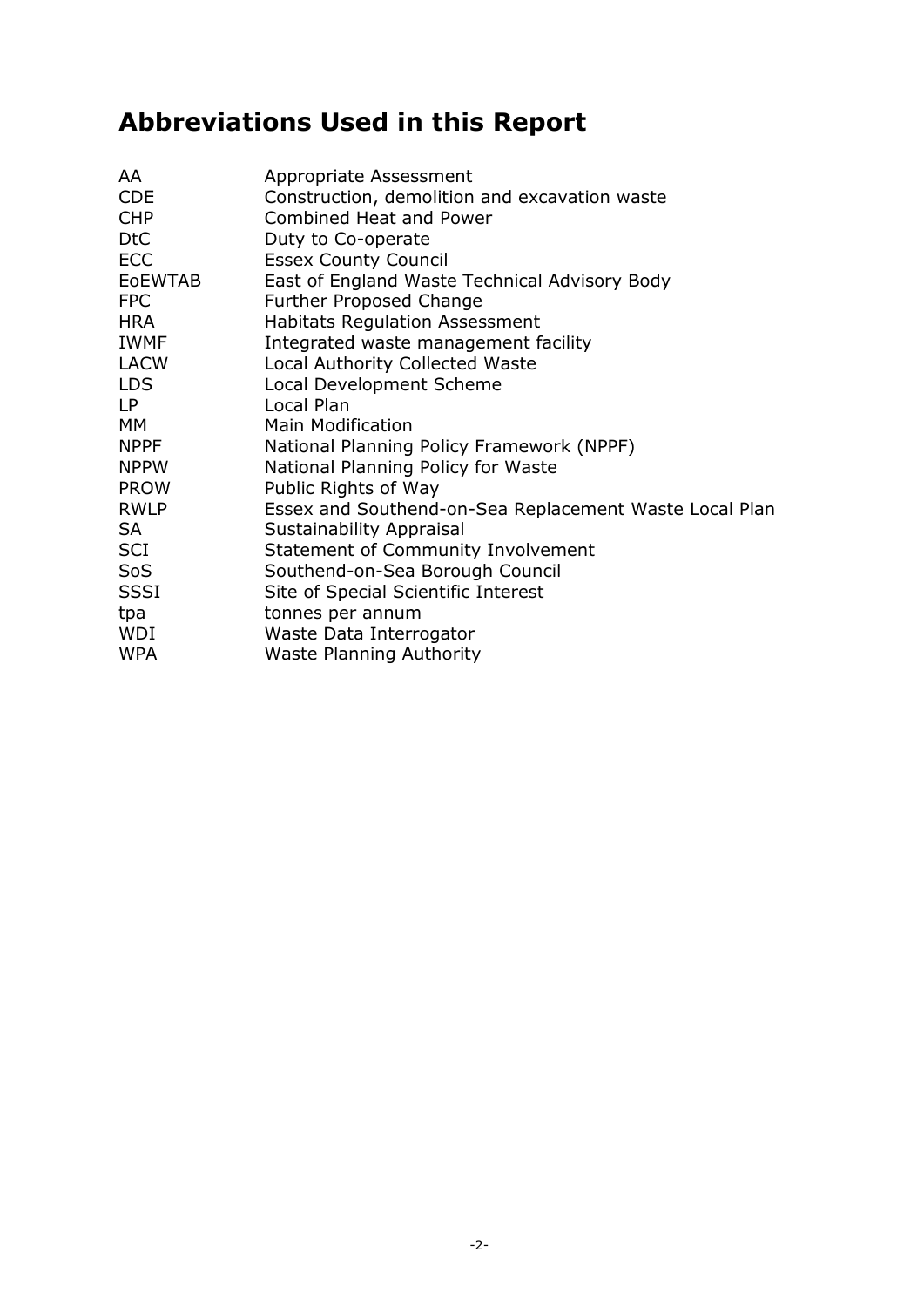### **Non-Technical Summary**

This report concludes that the Essex and Southend-on-Sea Replacement Waste Local Plan provides an appropriate basis for waste planning within the two administrative areas, provided that a number of main modifications [MMs] are made to it. The Councils have specifically requested me to recommend any modifications necessary to enable the plan to be adopted.

All of the modifications to address this were proposed by the Councils and were subject to public consultation over a six-week period. I have recommended their inclusion in the Plan after considering all the representations made in response to consultation on them.

The Main Modifications can be summarised as follows:

- Updating the figures on the waste capacity gap and clarifying the policy on net self-sufficiency;
- The deletion of one strategic allocation and the inclusion of another, together with updates to the details of several sites;
- Ensuring the effectiveness of policies concerning Areas of Search, Waste Consultation Areas, Locational Criteria and Development Management.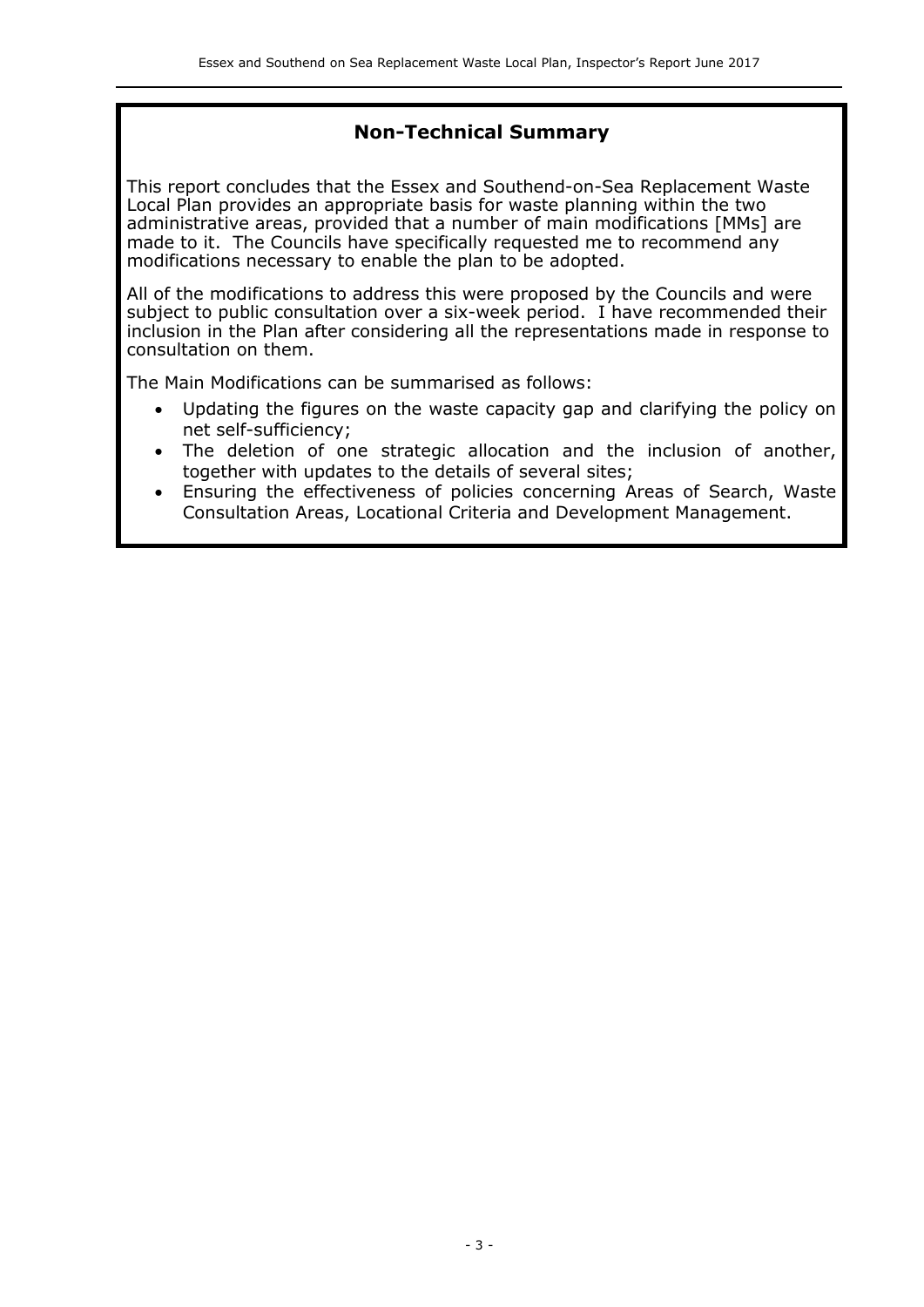## **Introduction**

- 1. This report contains my assessment of the Essex and Southend on Sea Replacement Waste Local Plan in terms of Section 20(5) of the Planning & Compulsory Purchase Act 2004 (as amended). It considers first whether the Plan's preparation has complied with the duty to co-operate. It then considers whether the Plan is sound and whether it is compliant with the legal requirements. The National Planning Policy Framework (paragraph 182) makes clear that to be sound, a Local Plan should be positively prepared; justified; effective and consistent with national policy.
- 2. The starting point for the examination is the assumption that the waste planning authorities have submitted what they consider to be a sound plan. The basis for my examination is the Essex and Southend-on-Sea Replacement Waste Local Plan: Pre-Submission Draft, which is the document that was published for consultation in March 2016.

#### **Main Modifications**

- 3. In accordance with section 20(7C) of the 2004 Act the Councils requested that I should recommend any main modifications [MMs] necessary to rectify matters that make the Plan unsound and thus incapable of being adopted. My report explains why the recommended MMs, all of which relate to matters that were discussed at the examination hearings, are necessary. The MMs are referenced in bold in the report in the form **MM1, MM2, MM3** etc, and are set out in full in the Appendix.
- 4. Following the examination hearings, the Councils prepared a schedule of proposed MMs and this schedule was subject to public consultation for six weeks. I have taken account of the consultation responses in coming to my conclusions in this report and, in this light, I have made some amendments to the detailed wording of the main modifications. In addition, it became clear that there was a need to correct the figure for the total of inert waste recycling capacity which was to be allocated through the Plan, as set out in the 'Waste Challenge at a Glance' section. These amendments and corrections do not significantly alter the content of the modifications as published for consultation, nor do they undermine the participatory processes and Sustainability Appraisal (SA) that has been undertaken. Where necessary, I have highlighted these amendments in the report.

#### **Policies Map**

- 5. The Councils must maintain an adopted policies map which illustrates geographically the application of the policies in the adopted development plan. When submitting a local plan for examination, the Councils are required to provide a submission policies map showing the changes to the adopted policies map that would result from the proposals in the submitted local plan. In this case, the submission policies map comprises the Submission Policies Map June 2016 (CD 3) and the plans within Appendices B and E of the Pre-Submission Draft, which set out the development principles for the allocated sites and the areas of search (CD 1B, 1E & 1F).
- 6. The policies map is not defined in statute as a development plan document and so I do not have the power to recommend main modifications to it.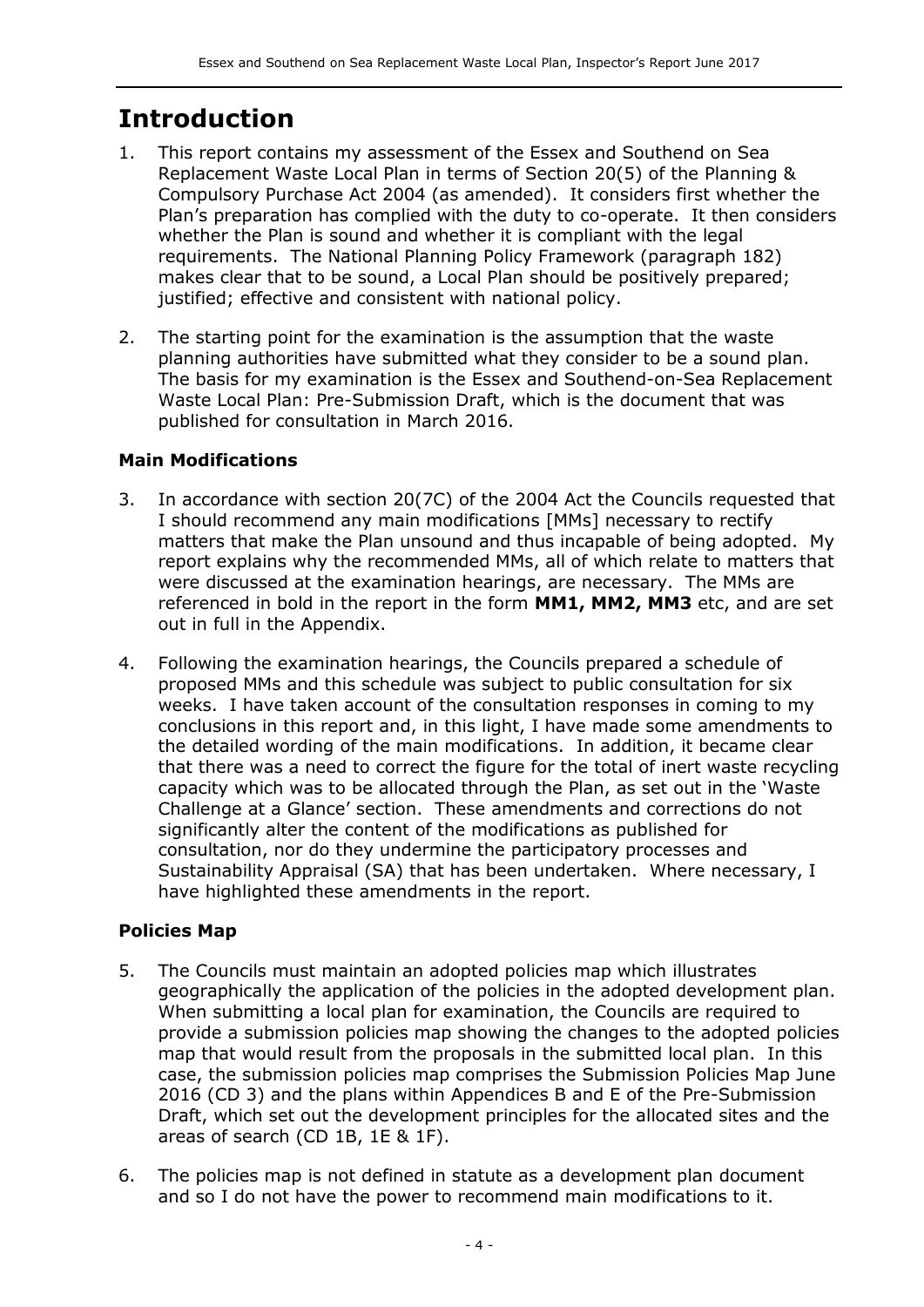However, a number of the published MMs to the Plan's policies require further corresponding changes to be made to the policies map. In addition, there are some instances where the geographic illustration of policies on the submission policies map is not justified and changes to the policies map are needed to ensure that the relevant policies are effective. These further changes to the policies map were published for consultation alongside the MMs (MC-1).

7. When the Plan is adopted, in order to comply with the legislation and give effect to the Plan's policies, the Council will need to update the adopted policies map to include all the changes proposed in the RWLP and the further changes published alongside the MMs.

## **Assessment of Duty to Co-operate**

- 8. Section s20(5)(c) of the 2004 Act requires that I consider whether the Councils complied with any duty imposed on them by section 33A of the 2004 Act in relation to the Plan's preparation.
- 9. The key cross-boundary issues for the RWLP include the movement of waste across administrative borders and the need for and location of new waste capacity in the Plan area. Engagement with relevant bodies has taken place during the Plan-making process, such as that undertaken in 2012 and 2014 with neighbouring Waste Planning Authorities (WPA). This concerned crossboundary waste movements and was in line with arrangements agreed with the East of England Waste Technical Advisory Body (EoEWTAB). At the time of the hearings, a Memorandum of Understanding was being prepared with the North London Planning Authorities. The Councils have also taken part in separate discussions concerning nuclear waste movements.
- 10. The regular meetings of the Essex Planning Officer Association (Policy Forum) have provided opportunities for engagement with District, Borough and City Authorities within the Plan area. During the preparation of the Plan, regard was had to the existing local planning context, with meetings taking place with individual authorities. One Authority (Basildon) pointed to the limited level of engagement at the level of elected members. However, it is clear that the issues of particular concern within that Borough as to the geographical distribution of waste management facilities in the Plan area and the implications of recently approved facilities for the locality in which they are situated have been properly considered, even if areas of disagreement remain. The strength of these concerns underlines the value of continuing, effective collaboration at all levels and I am satisfied that the WPAs have demonstrated an acceptable overall level of engagement as part of the plan-making process.
- 11. I conclude that the WPAs have worked collaboratively with other authorities and bodies and have co-operated effectively through a continuous period of engagement. They have fulfilled the duty to co-operate with regard to the Essex County Council and Southend-on-Sea Borough Council Replacement Waste Local Plan.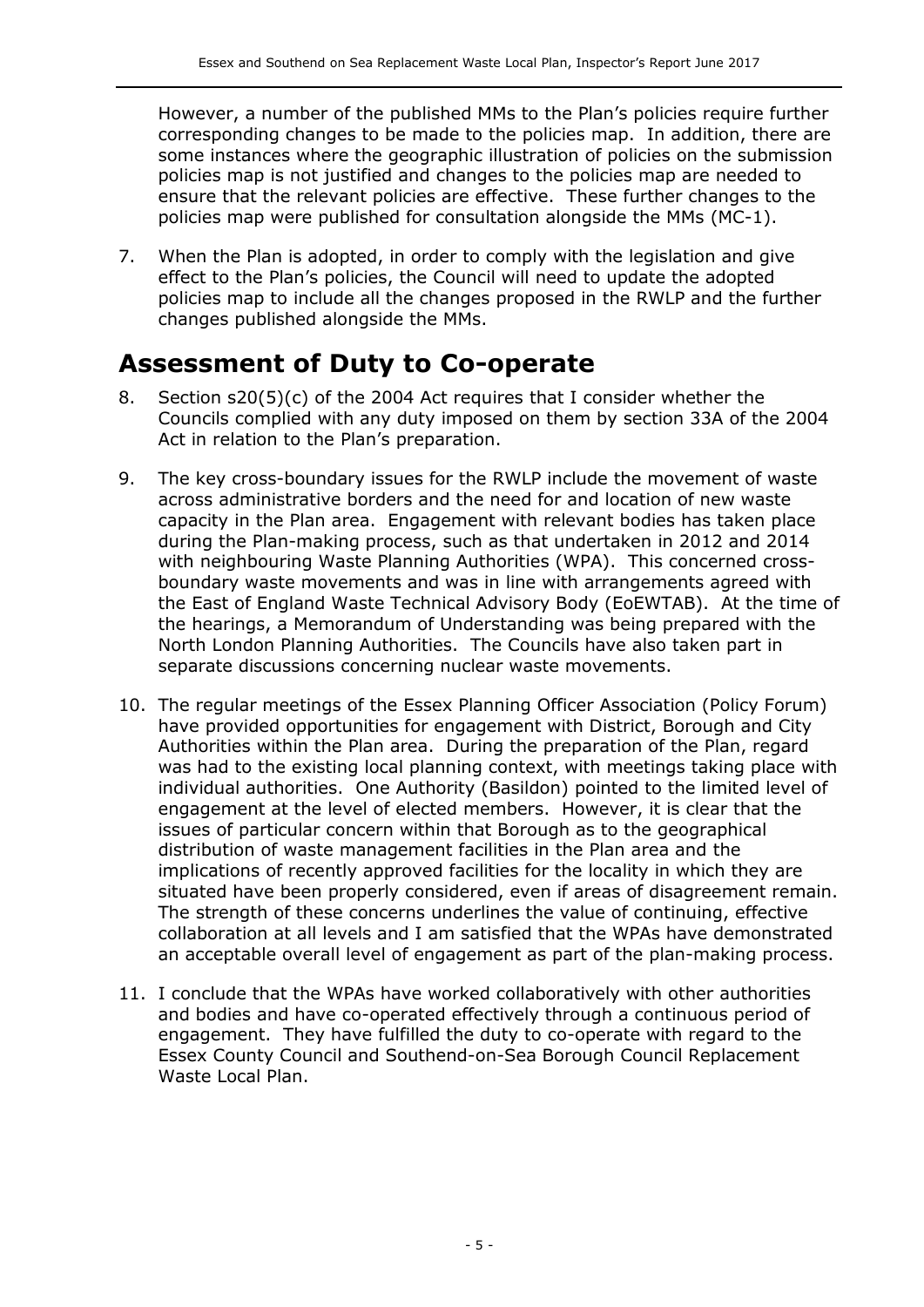## **Assessment of Soundness**

#### **Preamble**

- 12. The RWLP provides the key principles and policies to guide the future management of waste in the Plan area up until 2032. Preparation took place from 2009 to 2011 and then, after a two year pause, recommenced in 2013. The Plan contains the spatial vision, strategic objectives, spatial strategy, allocations, development management policies and a monitoring framework.
- 13. The Plan area comprises the administrative area of Essex County Council, where the two-tier administrative system includes 12 Councils, as well as the unitary authority of Southend-on-Sea Borough Council. It is an area which is expected to see considerable growth not only in housing but also through major infrastructure projects. The Metropolitan Green Belt covers most of the districts of Epping, Brentwood, Basildon and Rochford as well as parts of Chelmsford City, Castle Point, Harlow, Uttlesford and Southend-on-Sea. In addition, there are 17 European sites (Special Protection Areas and Special Areas for Conservation), fourteen other international sites (Ramsars) and 85 Sites of Special Scientific Interest (SSSI).

#### **Main Issues**

14. Taking account of all the representations, written evidence and the discussions that took place at the examination hearings, I have identified five main issues upon which the soundness of the Plan depends.

#### **Issue 1 – Whether the Plan has been positively prepared and is justified, effective and consistent with national policy.**

- 15. The Plan has been positively prepared in that it is based on a strategy which seeks to meet objectively assessed requirements, as summarised in the section '*The Waste Challenge – at a glance*' (RWLP paragraphs 4.21-4.23). This sets out the types and quantities of waste expected to arise during the Plan period not only within the Plan area but also in terms of cross-boundary movements, the most significant of which are with London. In the period since the Pre-Submission Draft was published, further data has become available from the North London Waste Planning Authorities which indicates that Essex is likely to be relied upon to accept a greater quantity of waste than had previously been expected. Whilst the assessment assumes that recent patterns of waste flows will continue, it also takes into account the projected continued fall in the level of waste to be exported. Given the extent of crossboundary movement and the expectation in NPPW that plans should be based on the best available data, the summary set out in paragraphs 4.21-4.23 should be revised to incorporate the most recent information and to ensure consistency with the evidence base.
- 16. Prior to publication of the main modifications, the Councils had confirmed that the total allocated capacity for inert waste recycling within the Plan was 490,000tpa. Due to an error in the data for one of the sites (Sandon), this was later altered to 640,000tpa and that higher figure was used during the consultation on the proposed main modifications. The Councils have since confirmed that the correct figure should be 490,000tpa. Since this is a matter of fact, I have included the correct figure in the modification (**MM1**).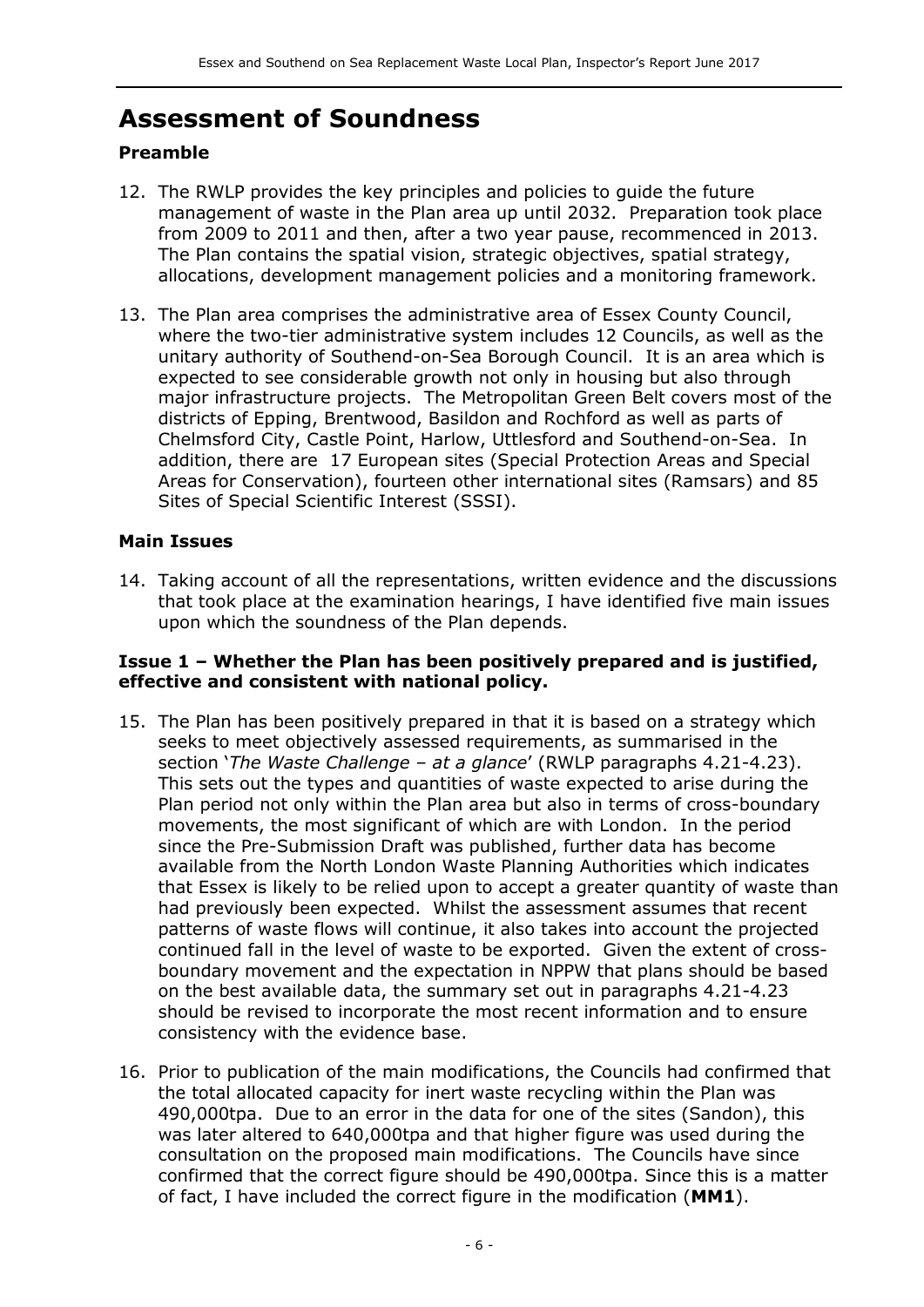- 17. For the most part, this update leads to relatively modest adjustments in the data, with the notable exception of the gap for the management of inert waste, which increases from 2.58mt to 7.05mt. In line with the waste hierarchy, it is assumed that maximum use will be made of recycling facilities, so that only the remaining inert waste would be sent to landfill. Through the Areas of Search in policy 4 and the development management criteria in policies 5 and 6, the Plan makes provision for new recycling facilities to be brought forward. Policy 9 would allow for additional disposal facilities to be considered, subject to various criteria, including consideration against the waste hierarchy. Thus, whilst the updated information indicates that the capacity gap for the management of inert waste is greater than originally assessed, it does not necessarily follow that further sites for landfill should be allocated. The underlying strategy of the Plan is sound and its focus should continue to be on driving waste up the hierarchy, giving preference to recycling rather than disposal.
- 18. Although the data also indicates a likely shortfall in capacity for the management of biological waste, this is not expected to persist beyond about 2023, when the Rivenhall facility is projected to come into operation (CED 2 Table 4). My attention was also drawn to the possibility of a Combined Heat and Power facility as part of any proposal for a Dunton Garden Suburb. Whilst this could make a valuable contribution to the overall sustainability of such a development, should it come to fruition, it was clear from the discussion at the hearing that considerable uncertainty remains as to the timing for such a facility and the extent to which it would take waste as a fuel. At this stage, such a project has not been shown to be deliverable, nor are there any reliable arrangements in place to indicate the scale of its contribution to the management of waste. On that basis, I consider that there is insufficient justification for the inclusion of a further allocation for waste management by way of CHP in the RWLP.
- 19. Significant population and household growth is expected within the Plan area. However, it is both reasonable and consistent with the policy aim of driving waste up the hierarchy for the WPAs to work on the basis that a range of non land-use measures will first be taken to encourage waste minimisation and recycling amongst the residential population. As a result, such growth would not necessarily lead to an increased need for sites for the management of LACW, especially if there is scope for more efficient use of existing sites.
- 20. The Plan looks to support the recovery of value from waste, in line with the vision of achieving a circular economy. In the allocation of sites, it gives greater priority to the treatment of waste, thus supporting the movement of waste up the hierarchy. Flexibility is to be afforded through Areas of Search (Policy 4) as well as the criteria-based locational policies (Policies 5, 6 and 9). The RWLP seeks to direct new waste development towards the key urban centres, encourages co-location and sets out safeguards for existing sites. Subject to these and other modifications identified in this report, the plan would satisfy the requirements to be positively prepared, justified, effective and consistent with national policy as set out at NPPF paragraph 182.
- 21. In keeping with NPPW, the Plan is based on the principle of net self-sufficiency where practicable. Whilst this can be applied to the main waste streams, it should be made clear in the Plan that the amount of hazardous and radioactive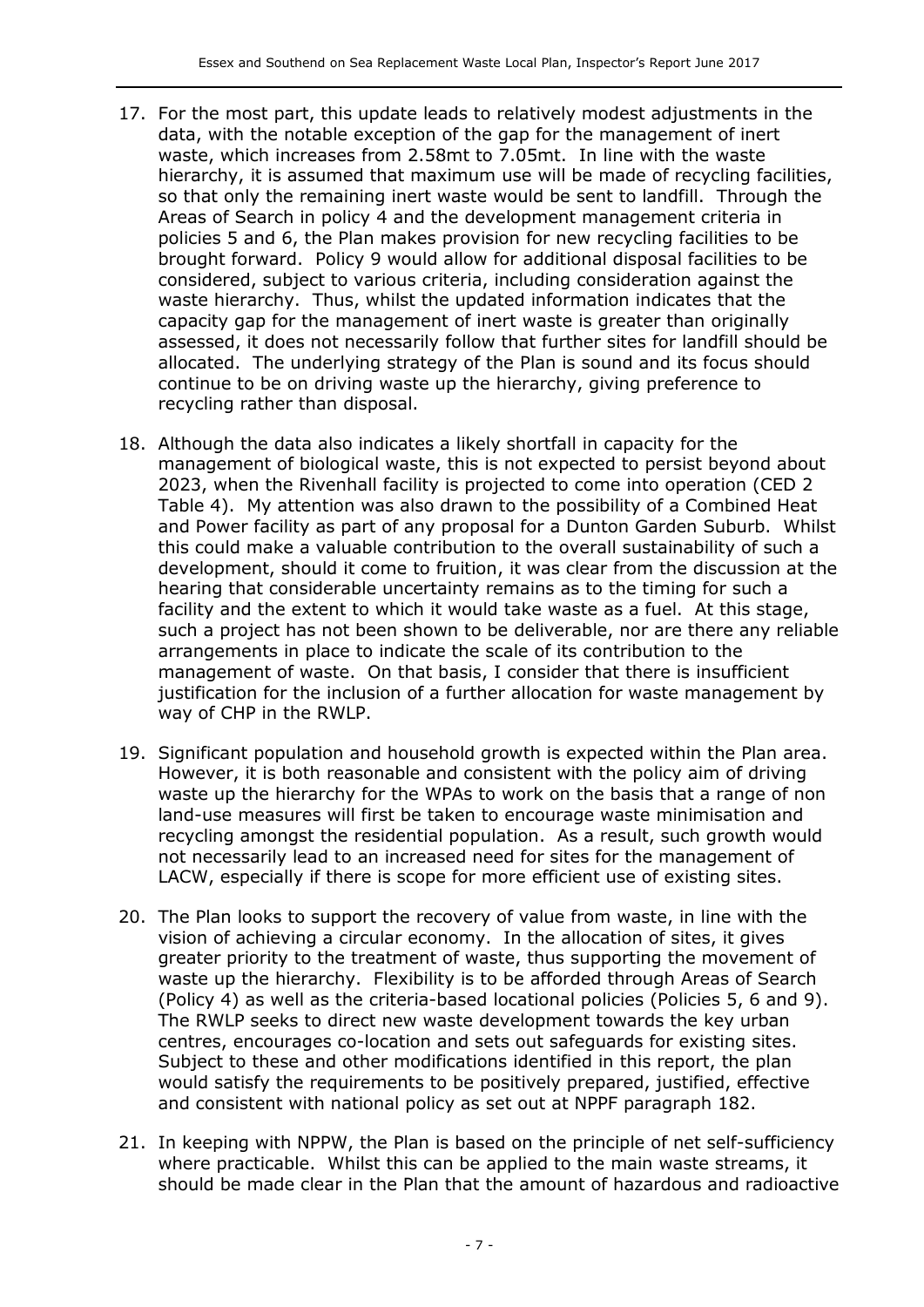wastes generated from within the Plan area mean that such an approach is not practicable for these streams (**MM2**).

- 22. Sustainability appraisal took place with each iteration of the RWLP, including a review of alternatives, especially in the light of the change in emphasis from regional to local assessments of need, which gave rise to a need for greater flexibility. The Sustainability Appraisal has considered reasonable alternatives and provides clear evidence that the strategy in the Plan is appropriate.
- 23. The Habitats Regulations Assessment Screening Report (SD-13 and Addendum MC-6) notes that, given the degree of uncertainty as to matters such as timing, scale and type of facility, detailed assessment will have to be undertaken at the planning application stage. However, it concludes that any indirect effects on European sites could be mitigated, provided appropriate protection measures were put in place. In the period since the screening report was prepared, the Wealden judgement ([2017] EWHC 351 (Admin)) has been published. This may well be a factor in the project-specific assessment for the Morses Lane site, where the access road passes within 200m of the Colne Estuary SPA/Ramsar site. Nonetheless, at this stage it is reasonable to conclude that delivery of the allocations in the RWLP could be achieved within the requirements of the Regulations, including in relation to the Strategic Sites and the identified Areas of Search.
- 24. Having regard to the above, and subject to the main modifications discussed in the remainder of this report, I am satisfied that the Plan has been positively prepared and is justified, effective and consistent with national policy.

#### **Issue 2 – Whether the RWLP's strategic objectives are realistic and can be seen to shape the form of the Plan**

- 25. Reflecting the waste hierarchy, the Plan's strategic objectives include support for waste prevention, re-use, recycling and recovery. Policy 1 sets out the level of need to be planned for. As discussed at the hearing sessions, further information was provided by the North London Waste Planning Authorities. In addition, the Plan should take into account the planning permission for the Rivenhall scheme (February 2016). There is also a lack of clarity in the use of the term 'other waste' within the policy. These matters should be addressed in the interests of the effectiveness of the RWLP (**MM3**).
- 26. Through Policy 2, the RWLP seeks to provide a mechanism for the consideration of proposed non-waste development on existing and allocated waste management sites, in line with Planning Practice Guidance (ID28-010- 20141016). The supporting text explains how the waste consultation zones would be defined and how the policy would be applied. Given the evidence as to the potential for odour issues around Water Recycling Centres, the consultation zone for those facilities should be extended, which would also reflect the advice of the operator. To provide a greater level of certainty, the text should clarify how the policy will apply to small-scale, non-specialist facilities. Within the policy, the final clause should be reworded in the interests of positive planning (**MM4**). In order to be effective, greater clarity is needed in the associated table (Table 21) and the introductory wording to Appendix C concerning those forms of development where consultation is expected, including temporary uses (**MM24** and **MM25**).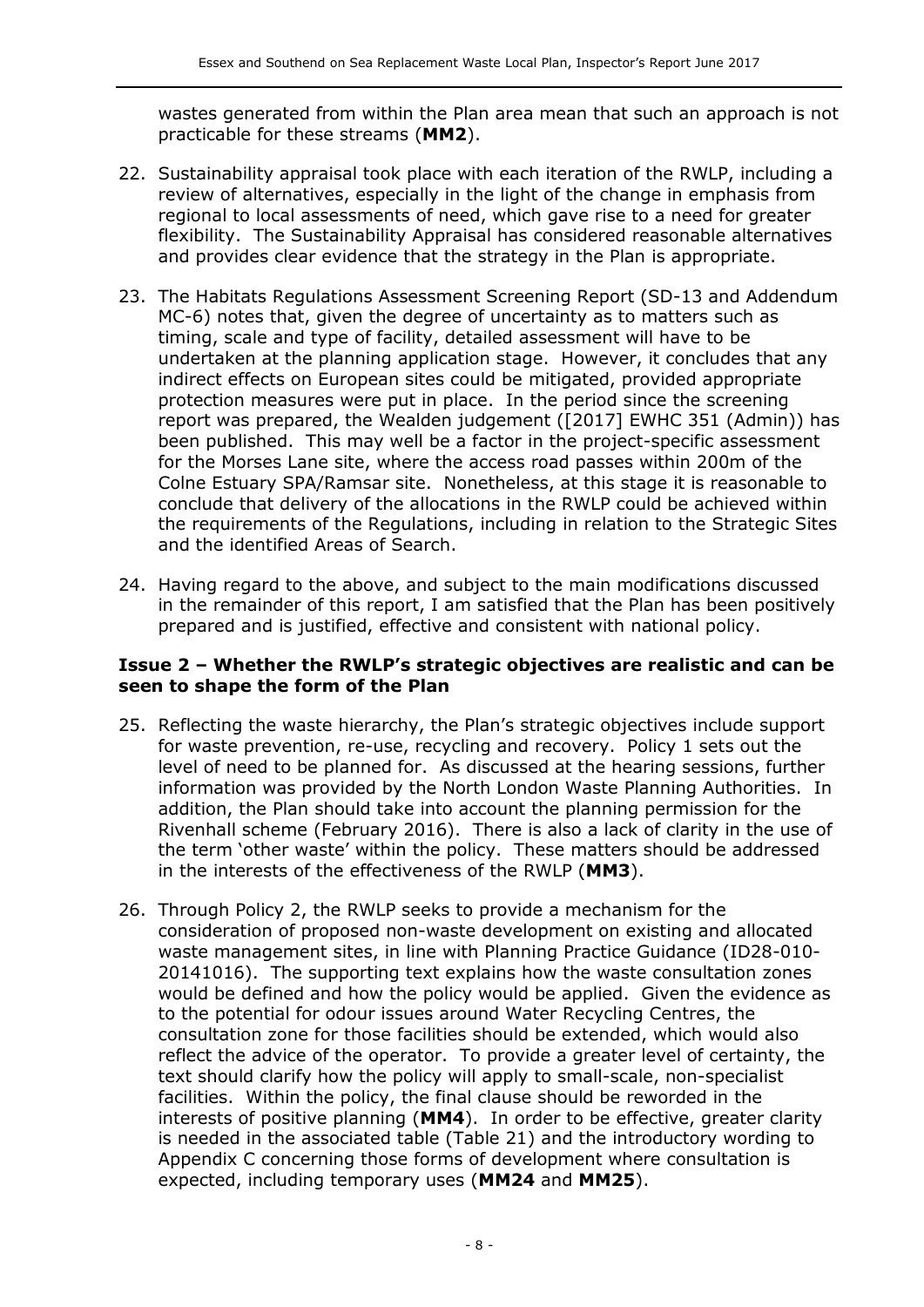27. Subject to these modifications, the RWLP's strategic objectives have been shown to be realistic and to shape the form of the Plan.

#### **Issue 3 – Whether the Plan makes adequate provision for new waste management capacity with particular reference to type, location and timing**

Strategic allocations

- 28. Policy 1, as modified, identifies the level of need within the Plan area up to 2032. The WPAs advise that, even though they have sought to make maximum use of suitable sites, some gaps will remain. The most recent information indicates a shortfall in biological treatment capacity until 2024 and for landfill during 2017-18 and again after 2026 (CED 2, Appendix 3). Whilst the Areas of Search policy creates opportunities for further waste treatment capacity to be brought forward as required, scope for landfill facilities is much more limited.
- 29. The site identification and assessment methodology which underpins policy 3 was based on five stages. The exclusionary criteria identified in stage 1 are not only pragmatic but are also consistent with relevant national policy on flood risk and the protection of natural and historic heritage. According to the methodology, the criteria in Stage 2 (location in the Green Belt and traffic and transportation issues) were not intended to be exclusionary. The approach was designed to make it clear that the WPAs have looked first for suitable sites outside the Green Belt (NPPW paragraph 6). Nonetheless, none of the proposed sites that were within the Green Belt passed this stage, irrespective of the range of uses proposed.
- 30. NPPF makes clear that the fundamental aim of Green Belt policy includes to keep land permanently open and that the purposes of Green Belt include to assist in safeguarding the countryside from encroachment (paragraphs 79-80). At the same time, NPPW acknowledges that some types of waste management facilities may have particular locational needs. Within the site assessments (SD16) the same score has been assigned to all proposals within the Green Belt. The process has not sought to weigh up the degree of conflict with Green Belt policy against the merits of an individual site for waste management purposes. To my mind, this indicates that this stage did not fully recognise the need, as part of the plan-making process, to reach a preliminary view as to the relative merits of potential sites and possible uses within the Green Belt. As the WPAs point out, proposals on non-allocated sites could still be assessed under the locational and development management policies. However, it is for the Local Plan to provide guidance for future development management decisions. Although a conclusion on whether a proposal satisfies the test of very special circumstances can only be reached at the time a planning application is determined, it is for this Plan to indicate the value of a site's contribution towards any identified gap in capacity.
- 31. A number of potential waste sites in the Green Belt included proposals which would have involved substantial built elements. Since these would have affected openness or been in conflict with the purposes of the Green Belt, I see no reason to disagree with the scores assigned by those assessments. However, the proposal for a time limited landfill operation at **Dollymans**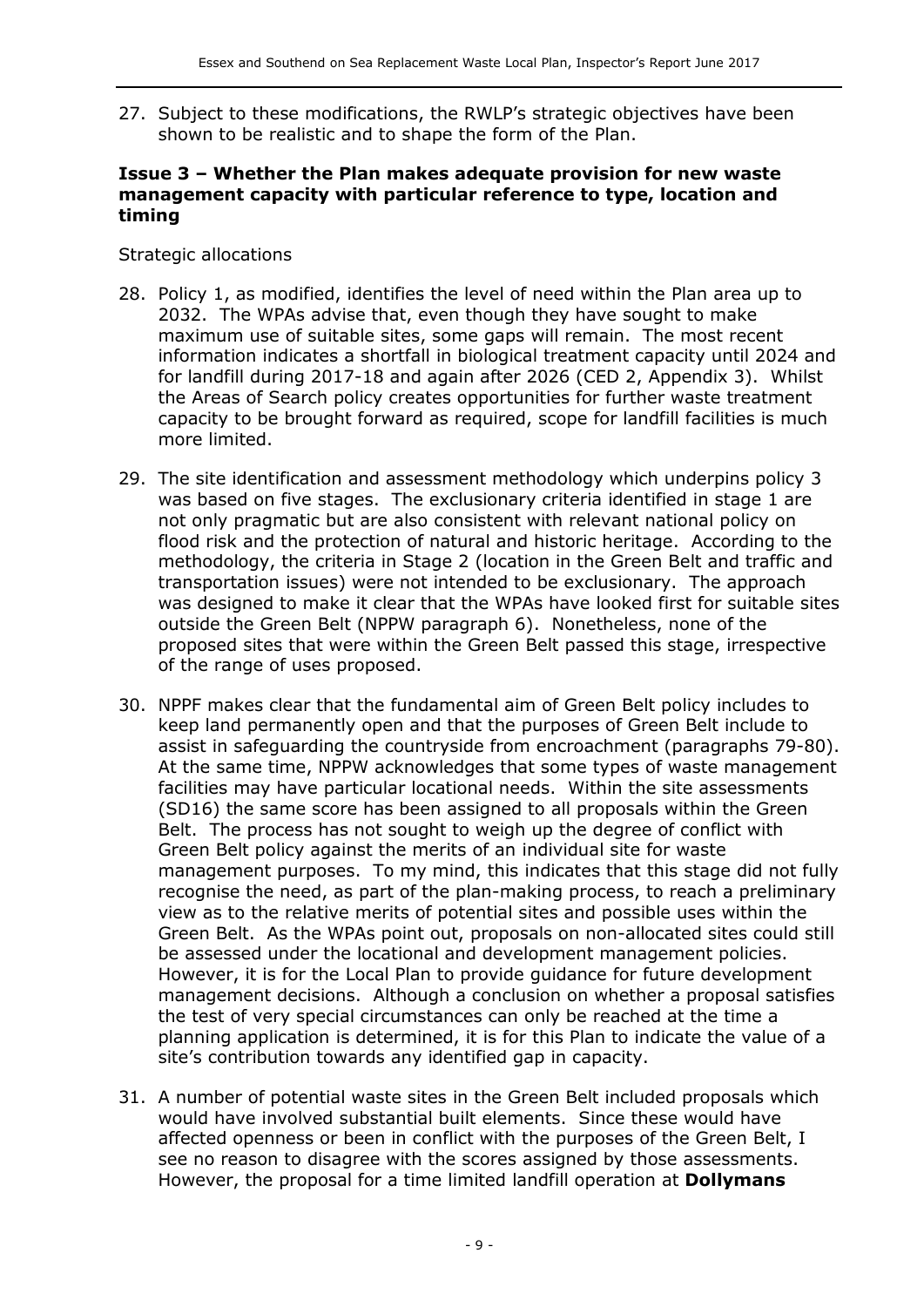**Farm** (L(i)16) would serve to limit any impact on openness and mitigate any conflict with the purposes of the Green Belt. I recognise that, despite having served as a borrow pit, the site does not meet the definition of previously developed land, which is preferred in the site assessment process. However, the Landscape and Visual Appraisal notes that this site has been left at the extracted base levels and that the sculpted landform, steep sided slopes and engineered profile contrast with the gentler rolling profiles of adjacent farmland. Thus, the condition of this site and its potential to improve landscape quality, together with its proximity to areas of growth, indicate that there are other considerations which could be weighed in the balance, when identifying sites to address the capacity gap. Whilst any proposal would still need to be considered on its individual merits, including whether it could satisfy local policies for the management of development in the Green Belt, there is sufficient evidence at this stage to justify the allocation of this site, in order to identify its potential contribution to the management of waste and thus guide future decision-making.

- 32. As a reflection of arrangements in place at the time the Plan was in preparation, the policy allocates a site at **Wivenhoe** Quarry for inert waste recycling. This was intended to support continued restoration of Wivenhoe, along with a neighbouring site for inert landfill on land at **Sunnymead, Elmstead and Heath Farms**. The operator advises that the advanced state of the restoration at Wivenhoe means that there is now limited justification for the recycling of inert waste at that site in the longer term. If future recycling is to be associated with the restoration of the Sunnymead, Elmstead and Heath Farms site, the opportunity should be taken for it to be more closely related to that site, provided it can be shown that the impact of such development on the surrounding area could be mitigated to an acceptable degree. In order for the Plan to be effective, a strategic allocation should provide a realistic framework to guide the decision-maker. Consequently, that part of the policy which lists sites for inert waste recycling should be altered by the removal of Wivenhoe and the insertion of Sunnymead, Elmstead and Heath Farms.
- 33. One final matter with this policy concerns the name of the site for biological waste management at Basildon, which should be amended to refer to a Water Recycling Centre.
- 34. These modifications to policy 3 are covered within **MM5**.

#### Areas of Search

35. The Areas of Search are those existing employment areas which are considered to be suitable in principle for waste management. This is a useful mechanism to create flexibility within the RWLP whilst at the same time encouraging waste management uses within sustainable locations and supporting the movement of waste up the hierarchy. The locations are those with established industrial uses, some of which already contain waste management facilities. The land use planning regime, in conjunction with the pollution control regime, allows the potential impacts of proposals to be properly managed. As such, there is no reason to expect that the prospect of new waste management facilities in these locations would detract from the quality of a locality or deter investment by others.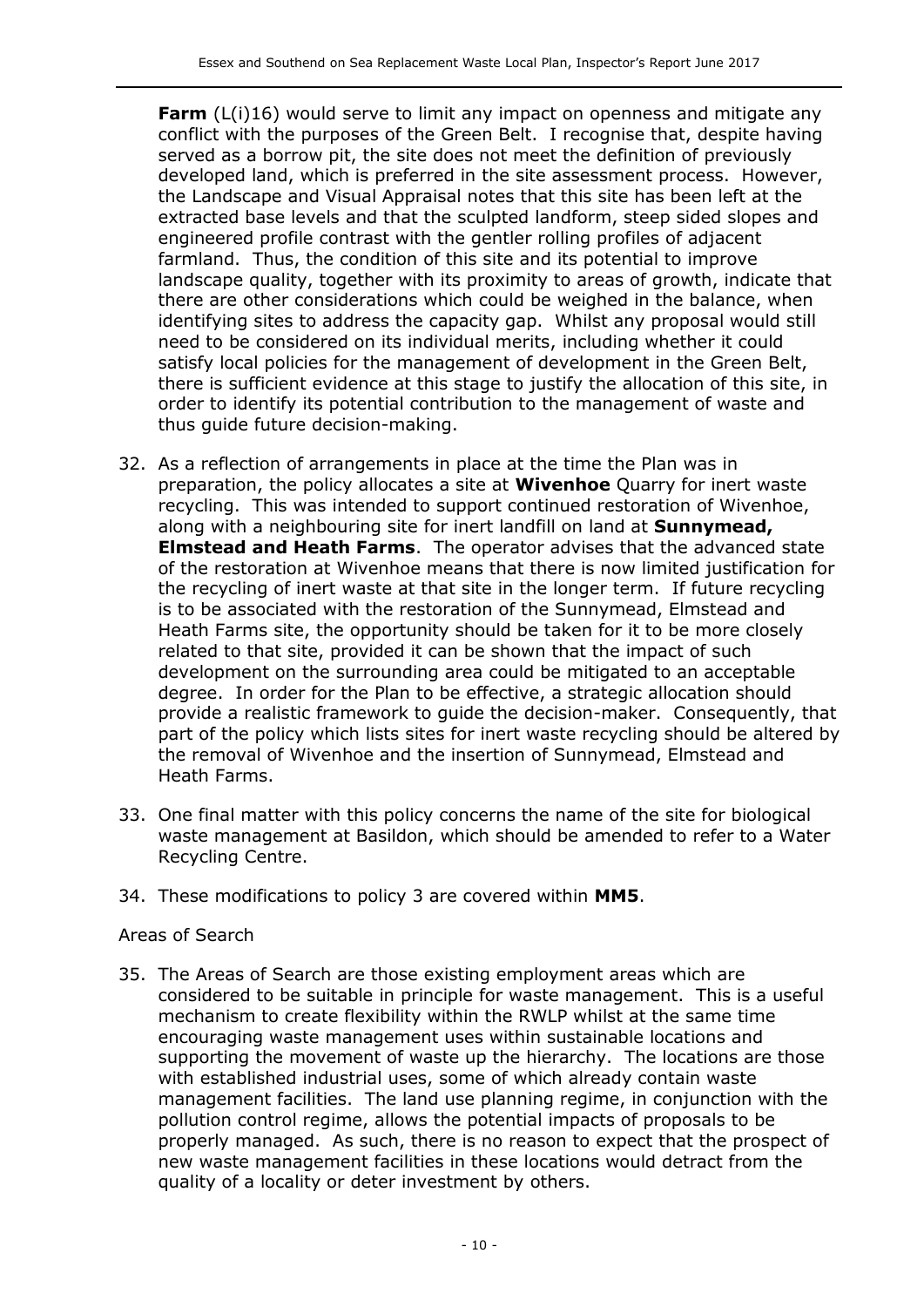36. The Areas of Search are based on designations in local plans prepared by other Authorities within the RWLP area. In the interests of effectiveness, it is necessary at paragraph 8.10 to explain how policy 4 could be affected by any future changes arising as a result of the plan-making activity of the other LPAs in the Plan area (**MM6**). Also there is a lack of clarity within the policy itself as to the relationship with policy 10, which deals with general development management considerations. This should be set out, in order to ensure that the policy will be effective. The **Oakwood and Crusader Business Park**, Tendring should be removed from the list of Areas of Search, since evidence was provided to show that it no longer satisfies the selection criteria (**MM7**). The associated Map 51 in Appendix E should also be removed (**MM26**).

#### Spatial distribution

- 37. The strategic sites and areas of search have been identified in the light of the estimated need for new capacity and after a process which included consideration of alternative spatial strategies and an assessment of the suitability of sites identified through the plan-preparation process. Whilst the distribution across the Plan area is not uniform, it is well-related to the main centres of population, the road network and the growth corridors. I find no basis, therefore, for any lack of soundness in the Plan with regard to the spatial distribution of sites, either in relation to an over-concentration in some areas or a shortage of sites in others.
- 38. I am satisfied, therefore, that the Plan makes adequate provision for new waste management capacity.

#### **Issue 4 – Whether the plan provides an appropriate decision making framework for the assessment of proposals for waste management facilities**

The criteria-based policies (Policies 5, 6 and 9)

39. These three policies follow a similar approach and deal, respectively, with proposals for enclosed or open waste management facilities and waste disposal. To ensure effectiveness, it should be made clear that these policies apply to sites not allocated in the RWLP and that there will be an expectation that any proposal should be able to show that those allocations or the Areas of Search would be unsuitable or unavailable. To be consistent with the principle of net self-sufficiency, proposals should be expected to demonstrate that at least some proportion of the need for the facility arises from within the plan area. The wording of the final clause should be revised in the interests of positive planning (**MM8, 9, 11**).

#### Radioactive Waste

40. The nuclear power station at Bradwell-on-Sea is in the process of being decommissioned. To ensure the effectiveness of Policy 7, the title should be corrected and it should be clear that management of the waste will be supported (**MM10**).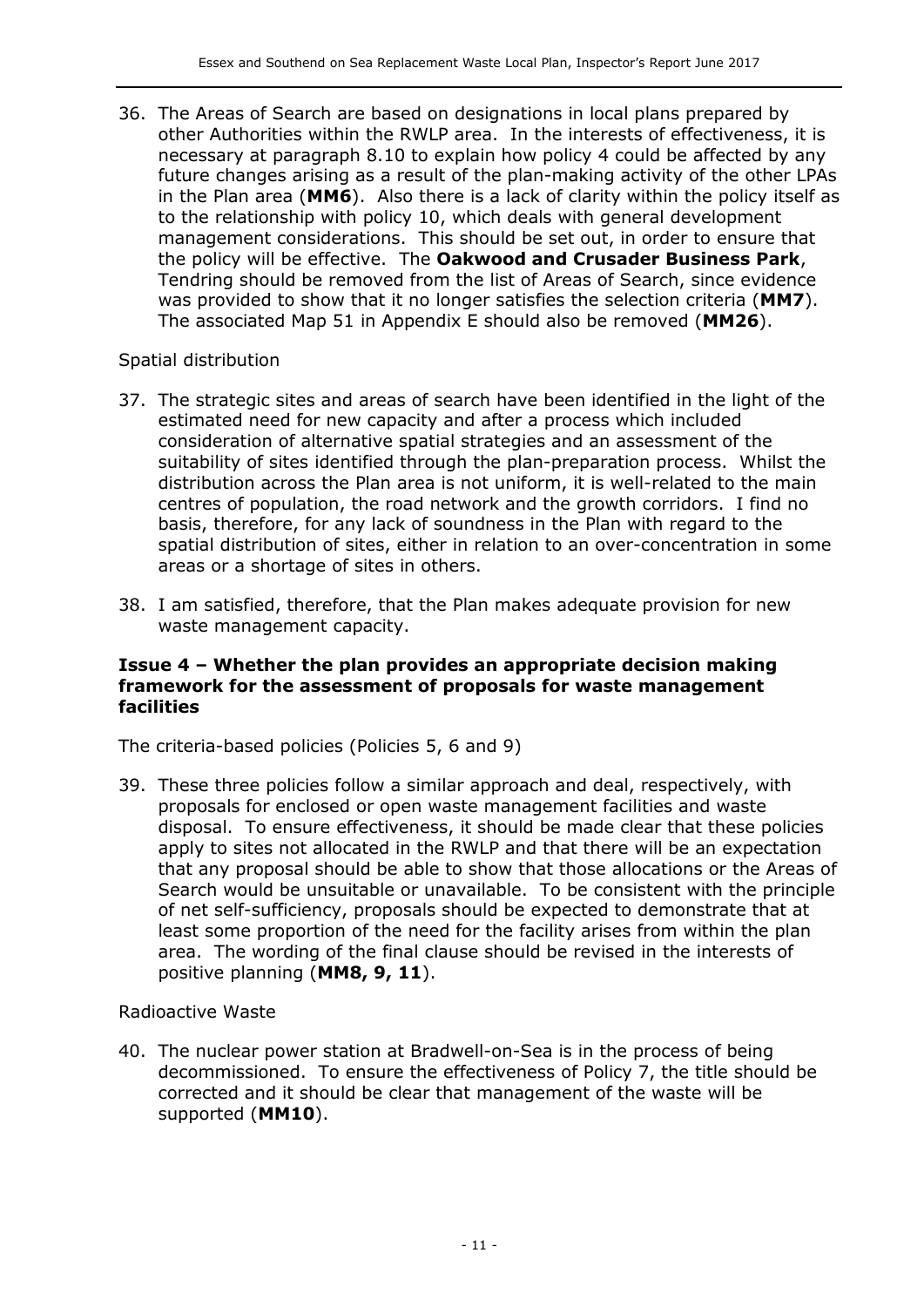#### Development management

- 41. Amongst the criteria for the assessment of waste management proposals in Policy 10 is a requirement to assess any impact on the Public Rights of Way network (PROW). To aid effectiveness, the supporting text at paragraph 9.33 should emphasise the scope to enhance or upgrade the PROW network as part of any restoration scheme and state the expectation that there should be no deterioration in quality (**MM12**). With regard to water, criterion (b) should be worded to make clear that relevant considerations consist of preventing deterioration, achievement of 'good' status and effect on quantity of water. It should also be clear from the wording of the policy that the WPAs will seek enhancements, where practicable. This modification, in the form published, did not clearly distinguish between water quality and quantity. This could be achieved through a minor change in the format and wording of this clause, a change which has the support of the Authorities. The policy should also set out those aspects where enhancements would be sought (**MM13**)
- 42. Although Policy 12 sets out a hierarchy of preferences, it makes no provision for those circumstances where access to the main road network may not be feasible. Such provision was made in earlier iterations of the RWLP. To ensure the policy is effective, a clause should be added which addresses how a proposal will be assessed where access to the main road network is not feasible (**MM14**).
- 43. With these modifications, the plan will provide an appropriate decision making framework for proposals for waste management facilities.

#### **Issue 5 – Whether the RWLP provides appropriate justification for the site-specific allocations and Areas of Search in terms of the sites identified, their environmental acceptability and their deliverability**

- 44. The predicted shortfall in capacity provides the main justification for the strategic allocations. Further justification for each allocation is contained within the Site Assessment and Methodology Report (SD16) which, in turn, informs the particular considerations for each site. Appendix B contains a table for each allocation which sets out the relevant development principles (RWLP Tables 7-20). These include, as appropriate, the need to address specific matters such as relationships with heritage assets, access arrangements and potential effects on living conditions. Where an allocation has the potential to give rise to such impacts, the site assessments show that it could reasonably be expected that objections could be addressed either through the design of any proposal or by way of condition. I consider that the methodology used in the site assessment process provides a sound basis for each allocation.
- 45. Except where indicated in the following section, I am satisfied that the site assessments have demonstrated that the allocations are sound and deliverable. However, the following modifications are necessary to ensure that the development principles for each allocation are effective and justified.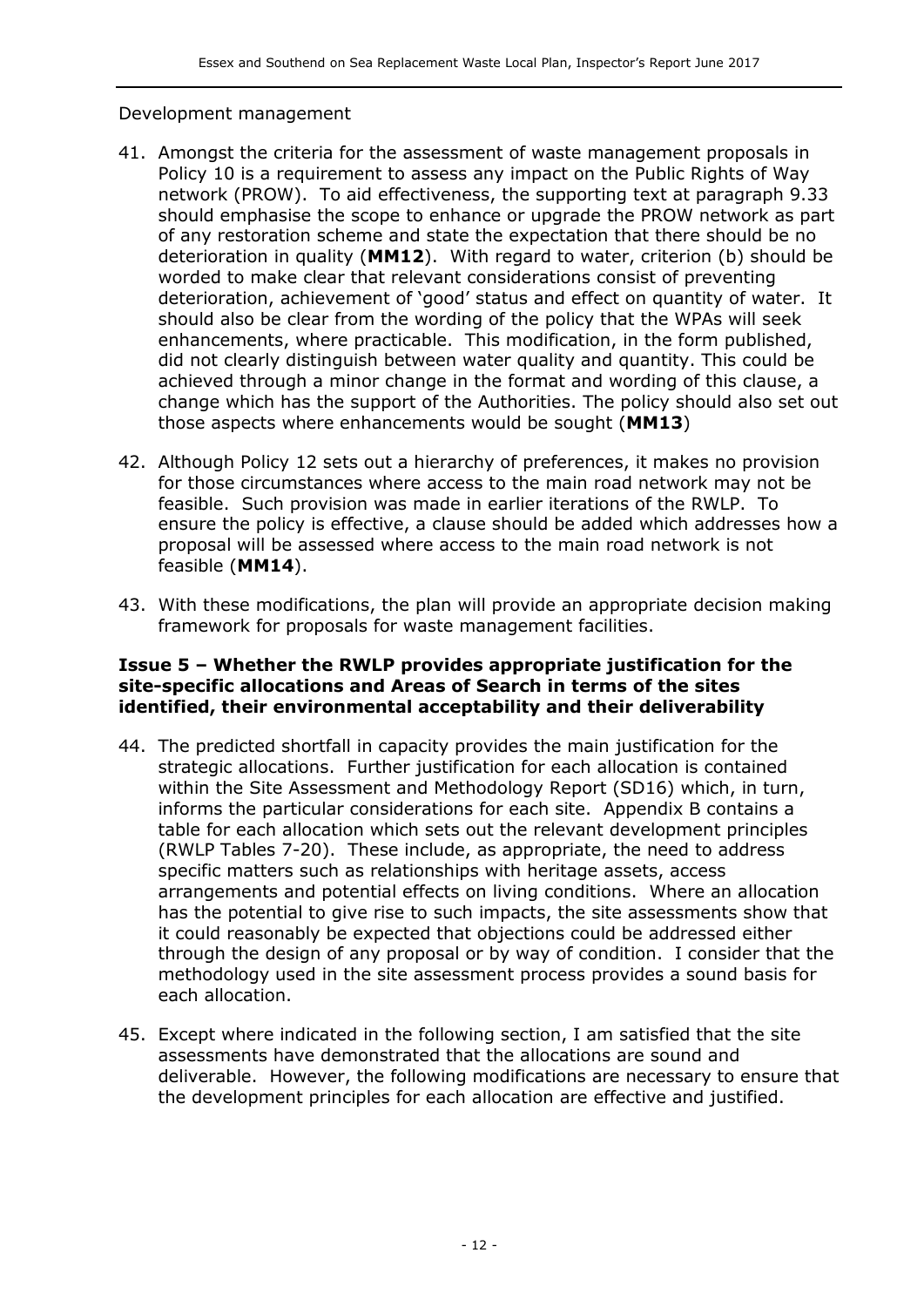#### Table 8, Bellhouse Landfill Site

46. Within this table, the indicative scale of the inert landfill facility should be expressed in tonnes per annum rather than the overall volume and the correct data as to estimated availability should be shown (**MM15**).

Table 11, Little Bullocks and Crumps Farm, Great and Little Canfield

- 47. Corrections should be made to this table to ensure that the site size and the defined area for site 1 are consistent with the Minerals Local Plan. Map 11 should be amended accordingly. In addition, the availability of site 3 and the life of sites 2 and 3 should be revised so that they are consistent with the most up to date information.
- 48. The Minerals Local Plan anticipated that restoration of the existing quarry would be completed before extraction commenced elsewhere. In contrast, the RWLP expects site 2 to become available in the short term, with sites 1 and 3 becoming available in the medium term. It is the data on the capacity gap which provides sufficient justification for the revised approach within the RWLP. Although doubts were expressed as to the viability of the extraction of the mineral resource, the best information currently available is that mineral extraction will proceed. Whilst the approach within the RWLP does raise further issues, especially in terms of potential cumulative impact on local amenity, this has been recognised through the site assessment process and is on the whole suitably addressed through the issues and opportunities for each site, which are set out below Table 11.
- 49. The exception to this concerns site 2, which includes a clause that seeks to control the type of hazardous wastes which could be accepted. National policy is clear that waste planning authorities should not concern themselves with the control of processes, which are a matter for the pollution control authorities. This would include the range and types of waste which could be accepted. In order to be consistent with national policy therefore, the first bullet point for site 2 should be deleted (**MM16**). In addition, in the interests of effectiveness, the HRA should refer specifically to the need to ensure that there would not be an adverse impact on water quality.

Table 14, Morses Lane, Brightlingsea

- 50. This site, towards the edge of Brightlingsea, adjoins an existing waste operation but is also within a short distance of a supermarket, school and a residential area. The main access route into Brightlingsea is the B1029 which carries high levels of traffic.
- 51. By giving greater weight to the proximity of housing and the school, the revised site assessment more accurately reflects the sensitivity of the location. In this respect, I note the reports from residents that they already experience some adverse effects from the existing operation. The development principles contained in Table 14 should set out an expectation that any further waste management development would be enclosed, in order to minimise the risk of cumulative impacts. Given the present servicing arrangements for the supermarket, any future development should also be required to have regard to impacts on neighbouring land uses, including the adjacent retail facility (**MM17**). The allocation would generate additional traffic along the B1029.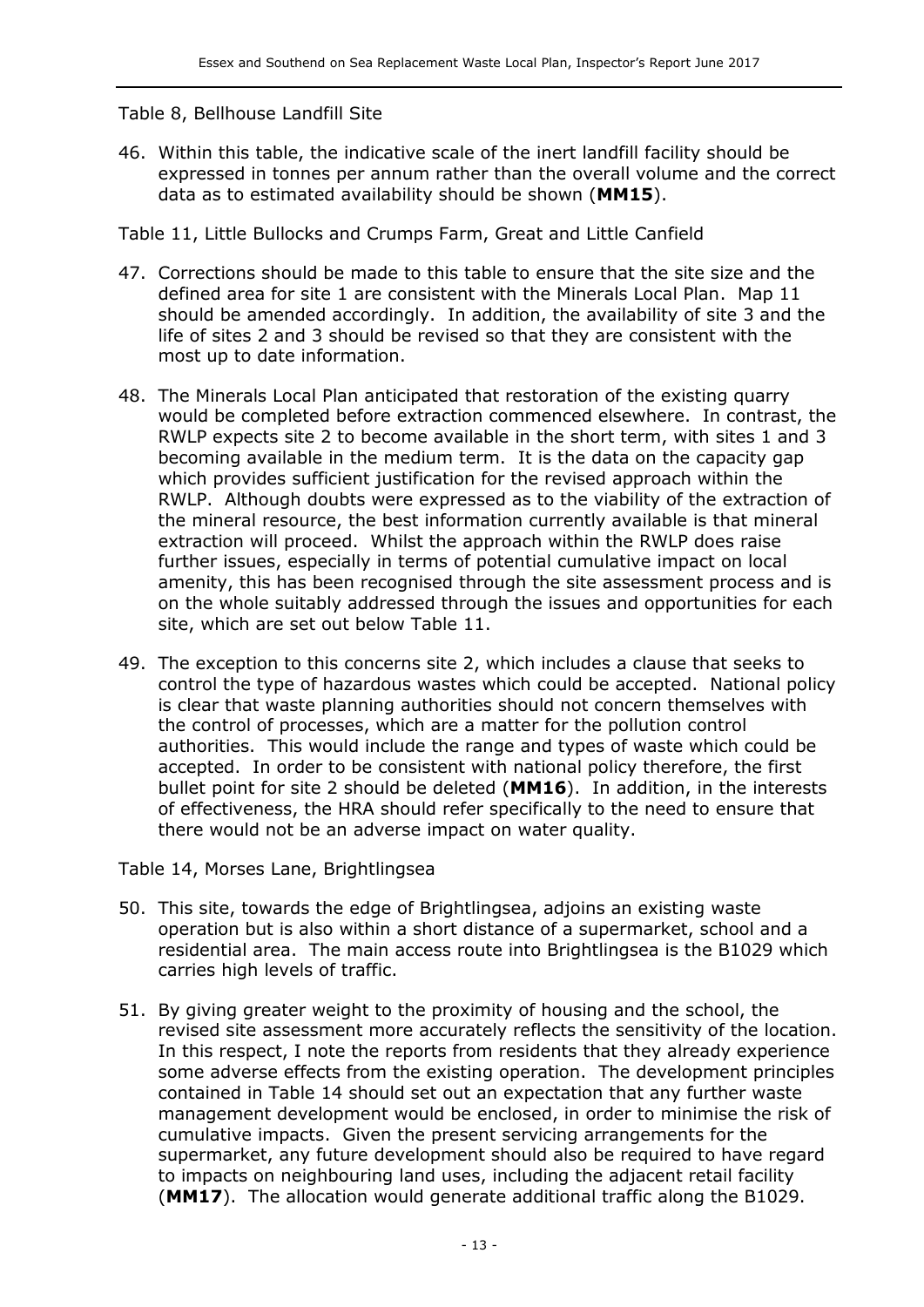However, despite the characteristics of that route, it forms part of the main road network and no technical evidence has been provided to show that such additional vehicle movements would place unacceptable pressure on the local road network.

#### Table 15, Newport Quarry

52. It is proposed to restore this chalk quarry through landfill with inert waste, including creation of lowland calcareous grassland, which is a priority habitat. Greater clarity is required as to the weight that will be placed on particular factors. Whilst the main concerns raised related to biodiversity and traffic, the potential for landscape and visual impacts is also a recognised consideration in national policy. The text accompanying Table 16 should refer to environmental and visual factors and the way future restoration will be managed in relation to those areas which have already been restored. Given the sensitivity of Widdington to HGV movements, the table should also make explicit the expectation that an agreement should be provided which would control vehicle movements in that direction (**MM18**).

#### Table 16, Rivenhall

- 53. Planning permission was granted in February 2016 for an Integrated Waste Management Facility (IWMF) at Rivenhall (CED11, p1). Since the detailed proposal differed in key respects from the indicative capacity set out in Table 16, the table should be updated to reflect the quantities and types of wastes to be managed under the approved scheme and to maintain consistency with the evidence base. The table should also clarify the term 'other waste', so as to be consistent with Policy 3 (**MM19**).
- 54. Although there was strong opposition to this allocation, the grant of planning permission has established the principle of this form of development on this site. It is also a firm indication that the waste management capacity is likely to be delivered during the lifetime of the RWLP. I understand that further work will be required as a result of the Environmental Permitting process, including a revision to the design in relation to the height of the stack. The fact that an Environmental Permit is being pursued supports the case that the facility should be regarded as deliverable. Although other concerns were raised, including the detailed arrangements between this facility and the Tovi Eco Park or the extent to which it might actually function as a combined heat and power facility, these do not alter the appropriateness of the site for the allocated waste management uses.

#### Table 17, Sandon

55. The Councils advise that the indicative figure of 40,000tpa for the inert waste recycling facility was incorrect. A planning application has been made which identifies capacity for 150,000tpa recycling and 150,000tpa landfill and these are the figures which have been used in the evidence base, most notably CED-2, which contains the most up to date assessment of capacity and requirement. The published schedule of main modifications refers to an indicative scale of 300,000tpa inert waste recycling capacity, which the Councils advise is also incorrect. Consequently, I have recommended that the table sets out the capacity as given in the planning application, in order to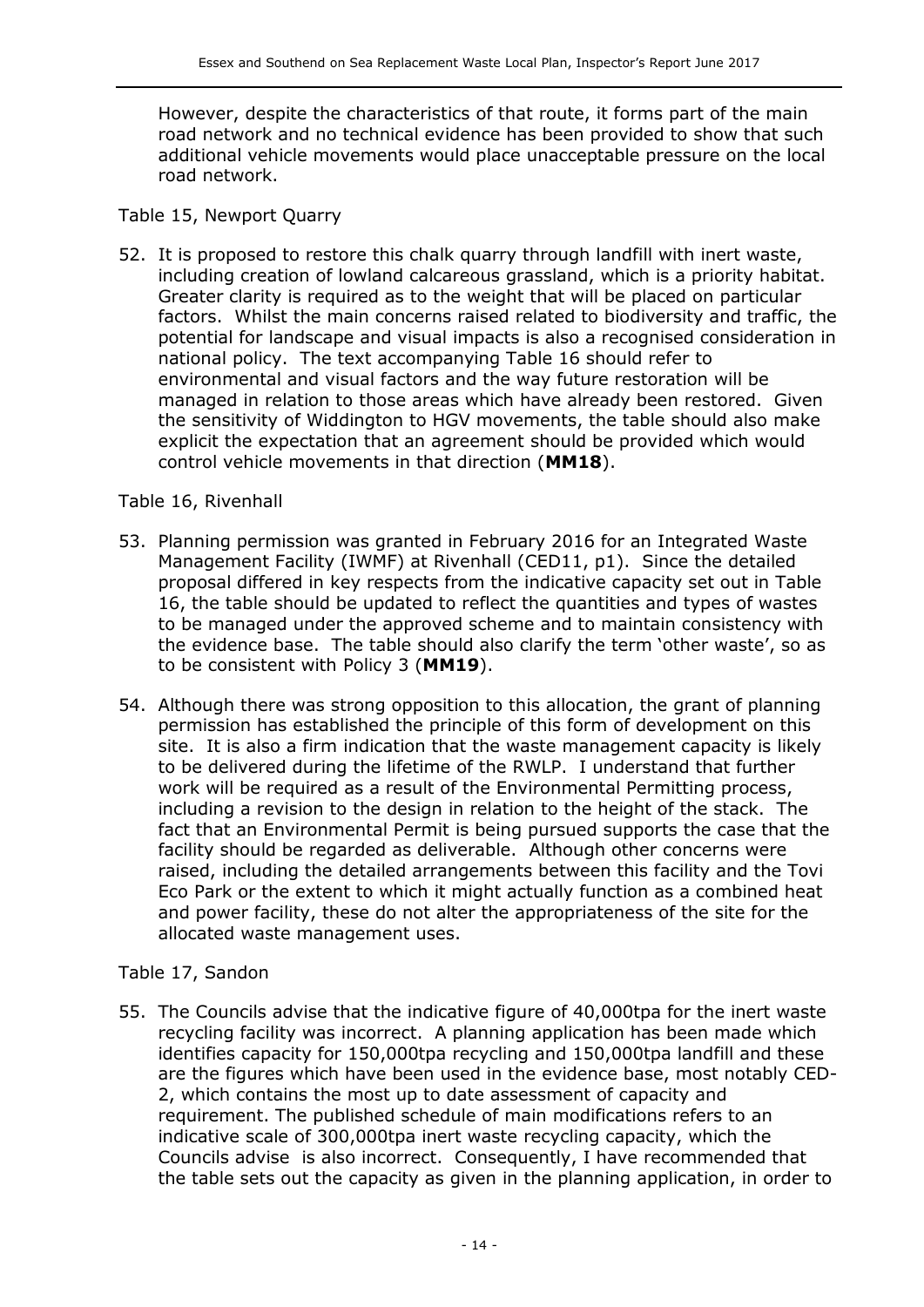be consistent with the evidence base and the intended scale of operations at the site (**MM20**).

Table 19, Sunnymead, Elmstead and Heath Farms; Table 20 Wivenhoe

- 56. These sites are adjacent to each other and within the same ownership. The RWLP allocates the Sunnymead site for inert landfill, noting that it would act as an extension to Wivenhoe, which is where the inert waste recycling facility is located at present.
- 57. During the hearings it became clear that restoration at **Wivenhoe** is welladvanced and the recycling facilities there, which date back some 60 years, are not likely to be renewed. That allocation can no longer be regarded as deliverable and so should be removed from the RWLP (**MM22**).
- 58. The operator seeks instead to locate new recycling facilities within the **Sunnymead, Elmstead and Heath Farms** site. An area of some 7ha on the north-western part of the allocated site has been identified. This would bring recycling activities closer to a greater number of residential properties and the site assessment (MC-2) notes the risk of cumulative effects. Even so, given the site area proposed I consider that there would be sufficient scope within it to incorporate a suitable range of measures to address the potential impact on local amenity. Over the lifetime of the Plan, the proposed location for the inert waste recycling facility would be preferable therefore and Table 19 and the accompanying Map 19 should be modified accordingly.
- 59. The issues and opportunities should be revised to recognise that the question of whether archaeological remains would be retained in situ would have been resolved as part of the mineral extraction scheme. However, in place of the term 'Palaeolithic', as used by the Councils, Historic England point out that it would be more appropriate to refer to 'archaeological'. I have used 'archaeological', which would also be consistent with the Minerals Local Plan, which refers to the potential for multi-period archaeological deposits.
- 60. To differentiate between the potential impacts of the two uses, there should also be references to measures specific to each site in relation to residential and visual amenity. Although the Councils suggest that bunding will be needed to the north, east and south, the operator also points to the need for screening to the west. I have revised the wording of this part of the modification accordingly. Since the requirement to consider the impact on European sites through HRA is already contained in the section which applies to both sites, it is not necessary for it to be repeated in that section which relates specifically to site 2. Given the focus on the Sunnymead site, it stands to reason that there may well be a need to reconsider the access arrangements, which the RWLP expects to be by way of the existing access to the Wivenhoe site. However, given the advanced stage of this Plan, that matter should be addressed through the development management process (**MM21**).

New Table and Map, Dollymans Farm

61. The Site Assessment indicates that this site is capable of accepting some 500,000 tonnes of waste.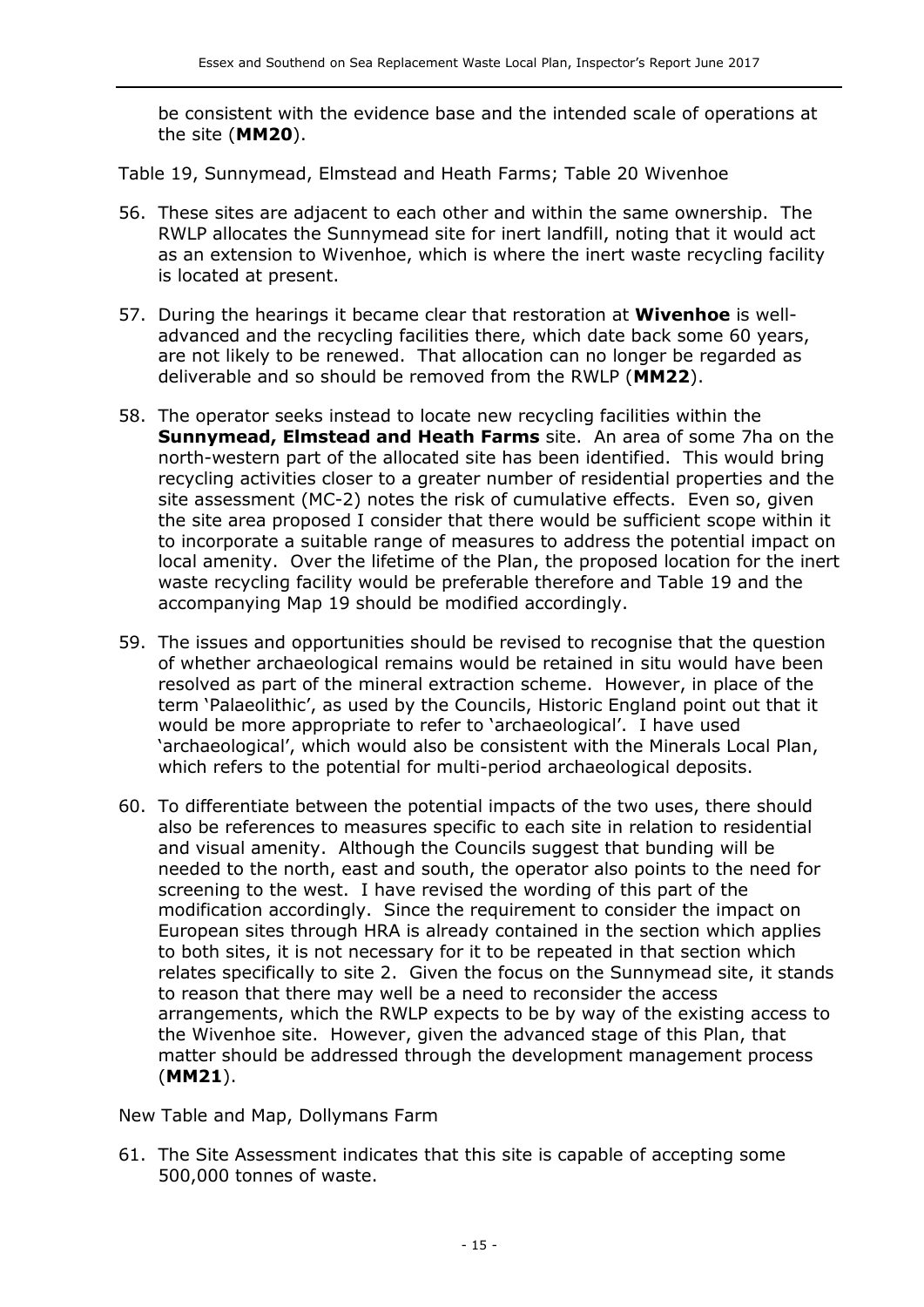62. The development principles should address access issues, not only in terms of the efficient and safe use of the highway but also as regards potential impacts on nearby residential areas and on users of the PROW network. Since the case for the allocation stems from the opportunity to improve damaged or derelict land as well as to enhance local landscape quality and visual amenity (NPPF para 81), the details of the final restoration and aftercare will require careful consideration, as will the need for screening. The use of measures to minimise the effects of dust and noise will be necessary to protect nearby sensitive uses and users of the PROW network. There are known heritage assets within or near the site and any proposal should address the potential impact on their significance, along with details of any proposals concerning protection of the WWII memorials (**MM23**).

## **Assessment of Legal Compliance**

63. My examination of the compliance of the Plan with the legal requirements is summarised in the table below. I conclude that the Plan meets them all.

| <b>LEGAL REQUIREMENTS</b>                                                      |                                                                                                                                                                                                                                                                                                                                                                                                                                                  |
|--------------------------------------------------------------------------------|--------------------------------------------------------------------------------------------------------------------------------------------------------------------------------------------------------------------------------------------------------------------------------------------------------------------------------------------------------------------------------------------------------------------------------------------------|
| Local Development<br>Scheme (LDS)                                              | The Local Plan is identified within the Essex County<br><b>Council Minerals and Waste Development Scheme</b><br>May 2016 (SD-1) which sets out an expected<br>adoption date of December 2016. It is also<br>identified in the Southend-on-Sea Borough Council<br>Local Development Scheme 2015 (SD-2) which sets<br>out an adoption/submission date of June 2016. The<br>Local Plan's content and timing are broadly<br>compliant with the LDSs. |
| <b>Statement of Community</b><br>Involvement (SCI) and<br>relevant regulations | Consultation has been compliant with the<br>requirements of the ECC Statement of Community<br>Involvement 2015 (SD 3) and the SBC Statement of<br>Community Involvement 2013. This includes the<br>consultation on the post-submission proposed 'main<br>modification' changes.                                                                                                                                                                  |
| Sustainability Appraisal<br>(SA)                                               | SA has been carried out and is adequate.                                                                                                                                                                                                                                                                                                                                                                                                         |
| Appropriate Assessment<br>(AA)                                                 | The Habitats Regulations AA Screening Report<br>January 2016 (SD 13) sets out why AA is not<br>necessary. Natural England advises that the HRA<br>has adequately identified and addressed all of the<br>relevant European sites and potential impact<br>pathways.                                                                                                                                                                                |
| <b>National Policy</b>                                                         | The RWLP complies with national policy except<br>where indicated and modifications are<br>recommended.                                                                                                                                                                                                                                                                                                                                           |
| 2004 Act (as amended)<br>and 2012 Regulations.                                 | The RWLP complies with the Act and the<br>Regulations.                                                                                                                                                                                                                                                                                                                                                                                           |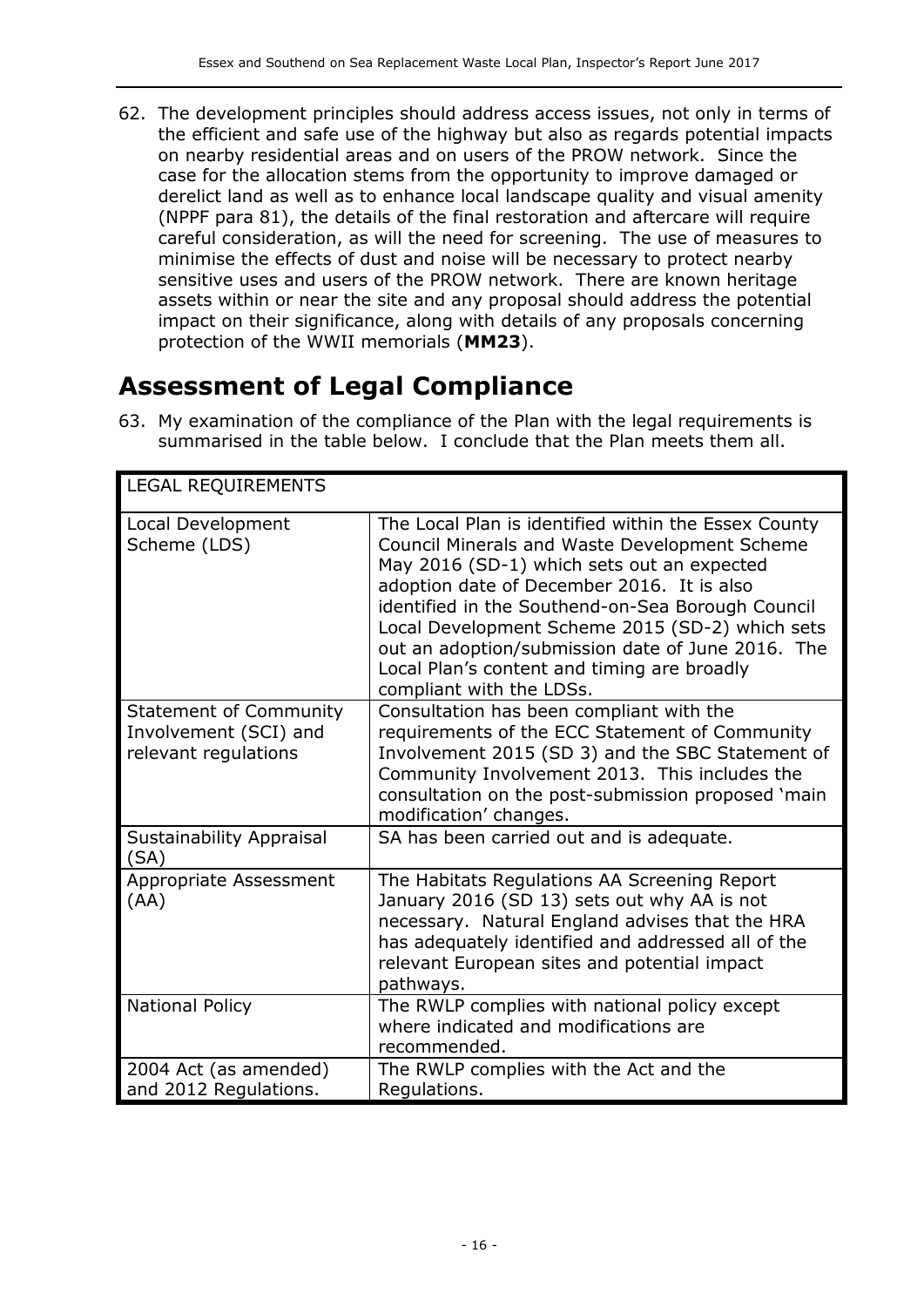## **Overall Conclusion and Recommendation**

- 64. The Plan has a number of deficiencies in relation to soundness and/or legal compliance for the reasons set out above which mean that I recommend nonadoption of it as submitted, in accordance with Section 20(7A) of the 2004 Act. These deficiencies have been explored in the main issues set out above.
- 65. The Council has requested that I recommend main modifications to make the Plan sound and capable of adoption. I conclude that with the recommended main modifications set out in the Appendix the Essex County Council and Southend-on-Sea Borough Council Replacement Waste Local Plan satisfies the requirements of Section 20(5) of the 2004 Act and meets the criteria for soundness in the National Planning Policy Framework.

*K.A. Ellison*

Inspector

This report is accompanied by the Appendices containing the Main Modifications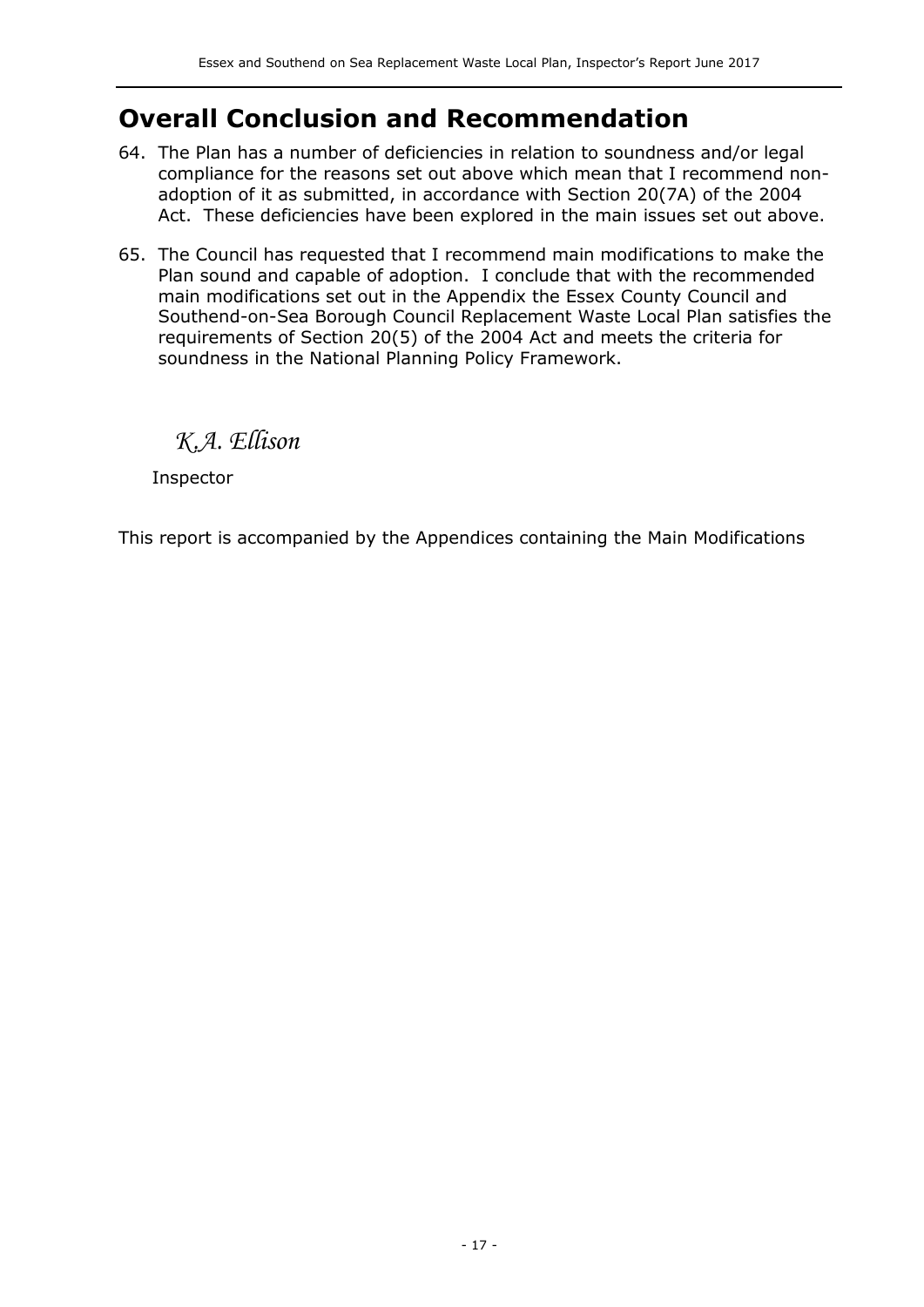## **APPENDIX 1**

| <b>Ref</b>      | Page/para          | <b>Proposed main modification</b>                                                                                                                                                                                                                                                                                                                                                                                                                                                                                                                                                                                                 |
|-----------------|--------------------|-----------------------------------------------------------------------------------------------------------------------------------------------------------------------------------------------------------------------------------------------------------------------------------------------------------------------------------------------------------------------------------------------------------------------------------------------------------------------------------------------------------------------------------------------------------------------------------------------------------------------------------|
| MM <sub>1</sub> | Paragraphs         | Re-write 'The Waste Challenge at a Glance' as follows:                                                                                                                                                                                                                                                                                                                                                                                                                                                                                                                                                                            |
|                 | 4.21<br>to<br>4.23 | 4.21 Non Hazardous Waste                                                                                                                                                                                                                                                                                                                                                                                                                                                                                                                                                                                                          |
|                 |                    | 4.21 Non Hazardous Waste                                                                                                                                                                                                                                                                                                                                                                                                                                                                                                                                                                                                          |
|                 |                    | There has been and will continue to be cross - boundary<br>movements of waste. Planning Practice Guidance states<br>that imports of waste from Greater London require specific<br>consideration. The Vision & Strategic Objectives of this<br>Plan therefore recognises the need to continue to make<br>provision for imports from London, albeit at a reducing<br>rate. After 2026, imports of non-hazardous waste to<br>landfill should only be of non-recyclable and non-<br>biodegradable wastes, while some provision may also be<br>made for the management of residues suitable for energy<br>recovery at consented plant. |
|                 |                    | Non-organic, non-hazardous waste arisings within the Plan<br>area are expected to moderately increase during the Plan<br>period. In 2015, it was estimated there were 1.57mt of<br>this type of waste arising in the Plan area. By 2031/32,<br>arisings are estimated to be 1.67mtpa. Imports of non-<br>hazardous waste from London have been estimated to be<br>in the region of 375,000 tpa in the early years of the Plan<br>reducing down to around 150,000 tpa at the end of the<br>Plan period.                                                                                                                            |
|                 |                    | Organic non-hazardous waste arisings within the Plan area<br>are also expected to increase slightly during the Plan<br>period. In 2015, it was estimated that there was 331,000t<br>of organic non-hazardous waste arising in the Plan area.<br>By 2031/32, arisings are estimated to be 349,000tpa.                                                                                                                                                                                                                                                                                                                              |
|                 |                    | Consented operational capacity is expected to decline<br>from 221,000tpa to 131,000tpa should no further planning<br>permissions be granted over the Plan period.<br>Consequently there will be a requirement for 218,000tpa<br>of new organic treatment capacity by 2031/32.                                                                                                                                                                                                                                                                                                                                                     |
|                 |                    | At present, the Waste Disposal Authority is considering<br>long term management options for the stabilised residual<br>waste output of the Tovi Eco Park Facility. In 2016, the<br>annual 200,000t output of the from this facility was<br>exported from the Plan area. In line with the Plan's<br>Strategy for the Plan area to become net self-sufficient<br>with regard to its waste management needs where<br>practicable, the Plan includes a site allocation which has<br>capacity to potentially manage this residual waste in the                                                                                         |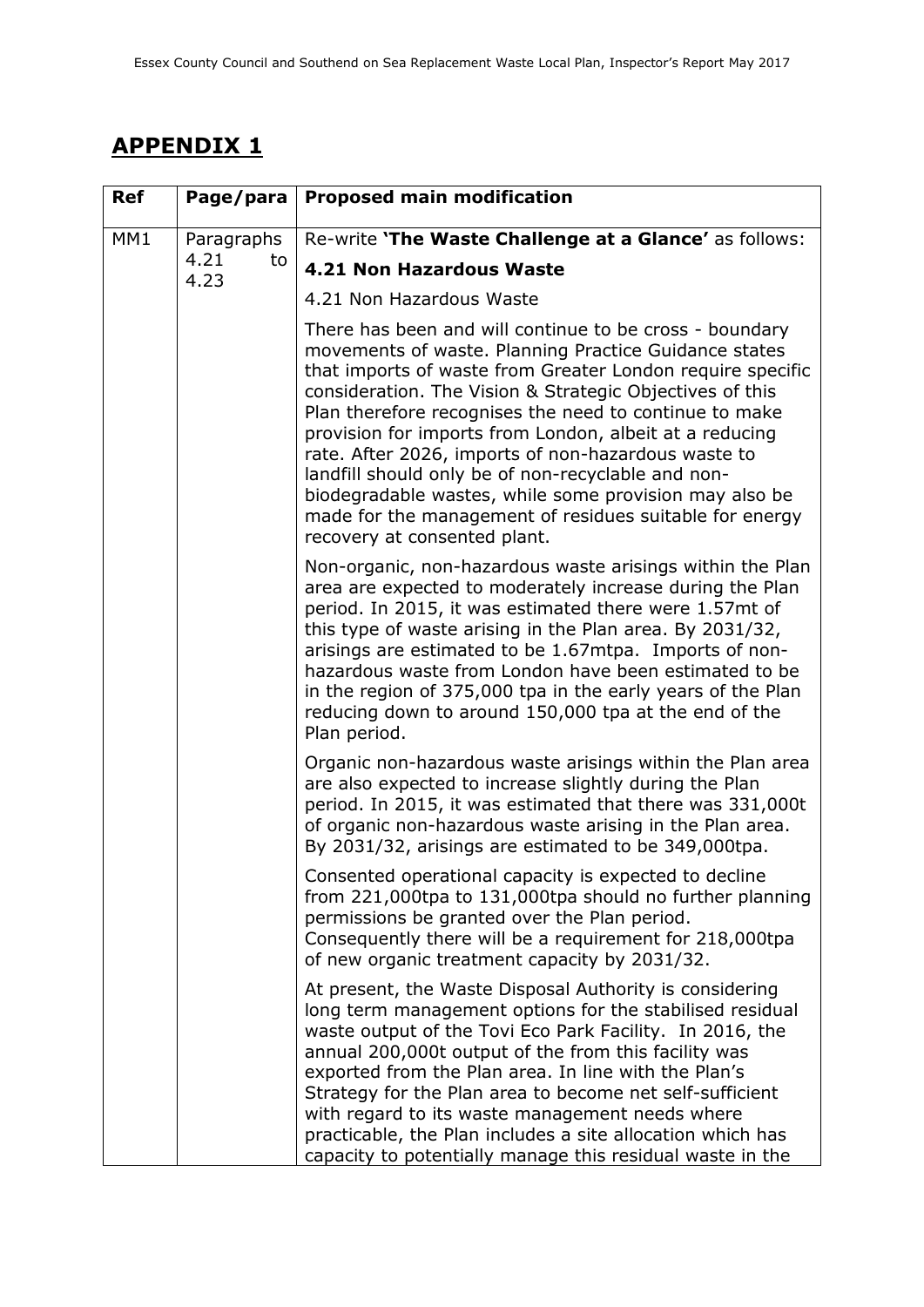| Plan area in the longer term.                                                                                                                                                                                                                                                                                                                                                                                                                                                                                                                                                                                                                                                                                                                                                                                                                                                                                                 |
|-------------------------------------------------------------------------------------------------------------------------------------------------------------------------------------------------------------------------------------------------------------------------------------------------------------------------------------------------------------------------------------------------------------------------------------------------------------------------------------------------------------------------------------------------------------------------------------------------------------------------------------------------------------------------------------------------------------------------------------------------------------------------------------------------------------------------------------------------------------------------------------------------------------------------------|
| Assuming that suitable facilities are delivered on the sites<br>allocated in this Plan, it is forecast that some non-<br>hazardous landfill void space will exist at the end of the<br>Plan period. However, in accordance with the waste<br>hierarchy, this remains the option of last resort and is not<br>considered to be a substitute for developing further<br>treatment capacity that will move waste up the hierarchy.                                                                                                                                                                                                                                                                                                                                                                                                                                                                                                |
| 4.22 Construction, Demolition and Excavation Waste                                                                                                                                                                                                                                                                                                                                                                                                                                                                                                                                                                                                                                                                                                                                                                                                                                                                            |
| It is estimated that local Construction, Demolition and<br>Excavation waste arisings was 3.62mtpa in 2014<br>(including 0.31mt of waste imported from London).                                                                                                                                                                                                                                                                                                                                                                                                                                                                                                                                                                                                                                                                                                                                                                |
| It is identified that there is a need for an additional<br>1.95mtpa of Construction, Demolition and Excavation<br>management (recycling or disposal) capacity by 2031/32,<br>partly due to the expiry of existing temporary planning<br>permissions.                                                                                                                                                                                                                                                                                                                                                                                                                                                                                                                                                                                                                                                                          |
| Locally collected evidence suggests that there is further<br>diversion from landfill through beneficial re-use of inert<br>waste, which equated to approximately 765,000tpa in<br>2014.                                                                                                                                                                                                                                                                                                                                                                                                                                                                                                                                                                                                                                                                                                                                       |
| It is estimated that there is a current inert landfill void<br>space of approximately 3.25 million cubic m, which would<br>equate to approximately 5.1 million tonnes of capacity.<br>This is, however, not sufficient to accommodate the<br>forecast need for inert waste management capacity over<br>the Plan period, to accommodate both the needs of the<br>Plan area and the inert waste projected to be imported<br>from London. To address this, sites capable of providing<br>490,000 tpa of inert waste recycling capacity and inert<br>waste landfill sites capable of accommodating 14.08million<br>tonnes in total is allocated in the Plan. It is, however,<br>recognised that a proportion of the total inert waste<br>recycling capacity is temporary in nature, and without<br>further permissions, the total inert recycling capacity is<br>likely to reduce to 340,000tpa at the end of the Plan<br>period. |
| Nonetheless, even after the allocation of all sites suitable<br>for inert waste recycling and inert waste landfill, there is a<br>further need to find management solutions for a total of<br>7.05mt of inert waste. Since no other submitted sites<br>have been deemed suitable for the management of inert<br>waste in the Plan area, locational criteria policies would be<br>used to assess any additional future inert waste<br>management proposals.                                                                                                                                                                                                                                                                                                                                                                                                                                                                    |
| 4.23 Hazardous Waste                                                                                                                                                                                                                                                                                                                                                                                                                                                                                                                                                                                                                                                                                                                                                                                                                                                                                                          |
| In 2014, most of the 113,000tpa of hazardous waste<br>requiring management was exported from the Plan area                                                                                                                                                                                                                                                                                                                                                                                                                                                                                                                                                                                                                                                                                                                                                                                                                    |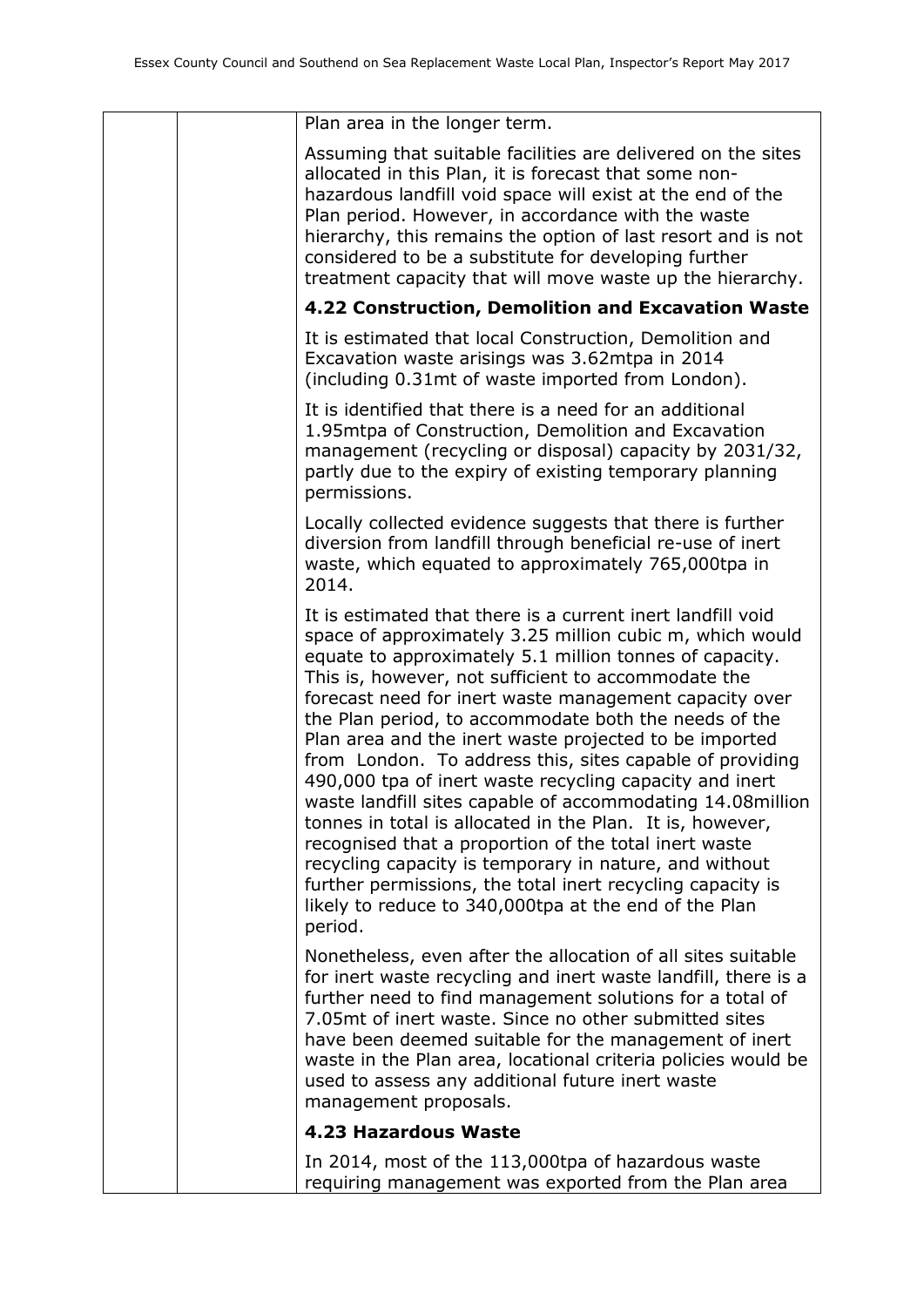|                 |                                       | for final management. Of this around 23,000 tpa was<br>disposed to landfill.                                                                                                                                                                                                                                                                                                                                              |
|-----------------|---------------------------------------|---------------------------------------------------------------------------------------------------------------------------------------------------------------------------------------------------------------------------------------------------------------------------------------------------------------------------------------------------------------------------------------------------------------------------|
|                 |                                       | The only landfill accepting hazardous waste (Stable Non-<br>Reactive Hazardous Waste - SNRHW) within the Plan area<br>closed in April 2014, so, in 2016, waste was being<br>disposed of at sites beyond the Plan area. This facility, on<br>average, accepted approximately 50,000 tonnes of<br>SNRHW per annum, which included imports from other<br>authority areas as well as waste generated within the Plan<br>area. |
|                 |                                       | Hazardous waste is not subject to net self-sufficiency<br>within this Plan due to the specialist nature of the facility<br>type and the relatively small quantities generated within<br>the Plan area.                                                                                                                                                                                                                    |
|                 |                                       | A new site for a Stable Non-Reactive Hazardous Waste<br>Landfill with a total capacity for 30,000 tonnes is allocated<br>in the Plan. No other proposals for the management of<br>hazardous waste in the Plan area were submitted.<br>Locational criteria policies would be used to assess any<br>future hazardous waste proposals should the market<br>identify a need for further facilities in the Plan area.          |
| MM <sub>2</sub> | Paragraph                             | Re-write as follows:                                                                                                                                                                                                                                                                                                                                                                                                      |
|                 | 5.3                                   | The principle of net self-sufficiency does not apply to<br>hazardous waste or radioactive waste as it is not<br>considered practical to provide for such specialist facilities<br>on the basis of net self-sufficiency within the Plan area.                                                                                                                                                                              |
| MM <sub>3</sub> | Policy 1                              | At (a), replace 217,000 with 218,000                                                                                                                                                                                                                                                                                                                                                                                      |
|                 |                                       | At (b) replace 1.5 with 1.95                                                                                                                                                                                                                                                                                                                                                                                              |
|                 |                                       | Re-write (c) as follows:                                                                                                                                                                                                                                                                                                                                                                                                  |
|                 |                                       | c. up to 200,000 tonnes per annum by 2031/32 for the<br>further management of non-hazardous residual waste;<br>and                                                                                                                                                                                                                                                                                                        |
| MM4             | $\overline{2}$<br>Policy              | At para 6.7:                                                                                                                                                                                                                                                                                                                                                                                                              |
|                 | and<br>paras<br>6.7,<br>6.10,<br>6.11 | after 'within 250m of a safeguarded site' add: (or 400m<br>of a Water Recycling Centre - WRC);                                                                                                                                                                                                                                                                                                                            |
|                 |                                       | after 'Sensitive uses should not be located adjacent to, or<br>within, 250 metres' add: (or 400m of a WRC)                                                                                                                                                                                                                                                                                                                |
|                 |                                       | Re-write paras 6.10 and 6.11 as follows:                                                                                                                                                                                                                                                                                                                                                                                  |
|                 |                                       | 6.10 In some cases, the potential adverse impact on a<br>waste site or operation of a waste facility may not be<br>contested by the WPAs. Such instances could include<br>scenarios where it can be ascertained that there are wider<br>social, environmental and/or economic benefits resulting                                                                                                                          |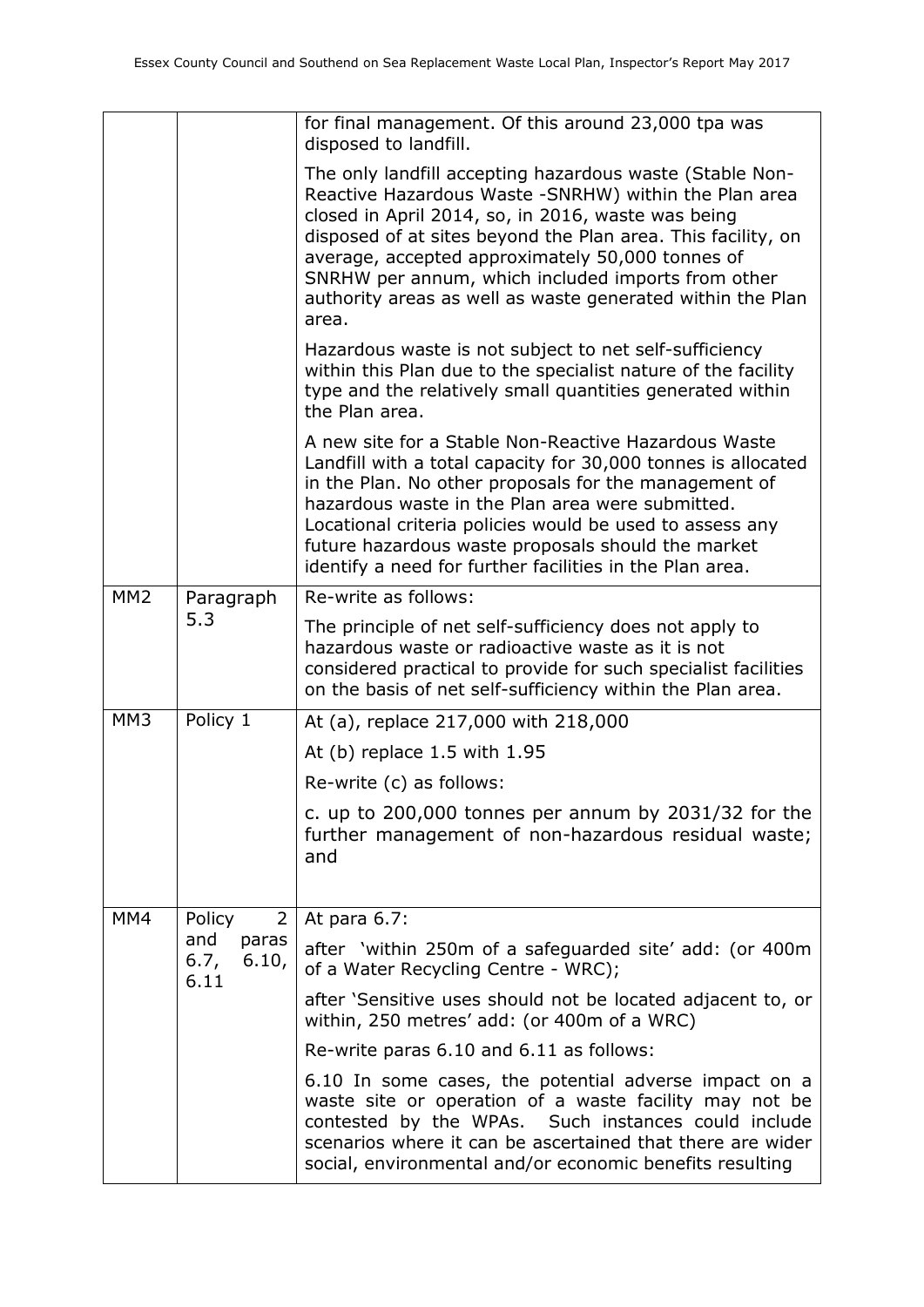|     |                    |    | from new development that may outweigh the retention of<br>In such instances, alternative site<br>the waste use.<br>provision for the displaced waste use could be required<br>should such capacity continue to be necessary.                                                                                                                                                   |
|-----|--------------------|----|---------------------------------------------------------------------------------------------------------------------------------------------------------------------------------------------------------------------------------------------------------------------------------------------------------------------------------------------------------------------------------|
|     |                    |    | 6.11 Whilst Waste Consultation Zones apply to all<br>permitted waste facilities in the Plan area, the WPAs are<br>unlikely to object to development in close proximity to a<br>small scale, non-specialist facility, defined in this Plan as<br>those with an annual capacity of 10,000tpa or less.                                                                             |
|     |                    |    | Policy 2:                                                                                                                                                                                                                                                                                                                                                                       |
|     |                    |    | Re-write the first two paragraphs as follows:                                                                                                                                                                                                                                                                                                                                   |
|     |                    |    | Where non-waste development is proposed within 250m<br>of safeguarded sites, or within 400m of a WRC, the<br>relevant Local Planning Authority is required to consult the<br>Waste Planning Authority on the proposed non-waste<br>development (except for those developments defined as<br>'Excluded' in 'Appendix C - Development Excluded from<br>Safeguarding Provisions'). |
|     |                    |    | Proposals which are considered to have the potential to<br>adversely impact on the operation of a safeguarded waste<br>site or infrastructure, including the site allocations within<br>this Plan, are unlikely to be opposed where:                                                                                                                                            |
|     |                    |    | In clause 'a', after 'or infrastructure is' insert 'considered'                                                                                                                                                                                                                                                                                                                 |
|     |                    |    | Re-write clause 'b' as follows:                                                                                                                                                                                                                                                                                                                                                 |
|     |                    |    | redevelopment of the waste site or loss of the waste<br>infrastructure would form part of a strategy or scheme<br>that has wider environmental, social and/or economic<br>benefits that outweigh the retention of the site or the<br>infrastructure for the waste use, and alternative provision<br>is made for the displaced waste use; or                                     |
|     |                    |    | Delete final para beginning: 'Where proposed non-waste<br>development                                                                                                                                                                                                                                                                                                           |
| MM5 | Policy             | 3, | Amend clauses 1-4 as follows:                                                                                                                                                                                                                                                                                                                                                   |
|     | Clauses<br>2, 3, 4 | 1, | Clause 1                                                                                                                                                                                                                                                                                                                                                                        |
|     |                    |    | Basildon Water Recycling Centre, Basildon                                                                                                                                                                                                                                                                                                                                       |
|     |                    |    | Clause 2                                                                                                                                                                                                                                                                                                                                                                        |
|     |                    |    | After Blackley Quarry insert:                                                                                                                                                                                                                                                                                                                                                   |
|     |                    |    | Sunnymead, Elmstead & Heath Farms, Tendring (W36)                                                                                                                                                                                                                                                                                                                               |
|     |                    |    | Delete:                                                                                                                                                                                                                                                                                                                                                                         |
|     |                    |    | Wivenhoe Quarry Plant Area, Tendring                                                                                                                                                                                                                                                                                                                                            |
|     |                    |    | Clause 3                                                                                                                                                                                                                                                                                                                                                                        |
|     |                    |    | Delete 'other' insert 'residual non-hazardous'                                                                                                                                                                                                                                                                                                                                  |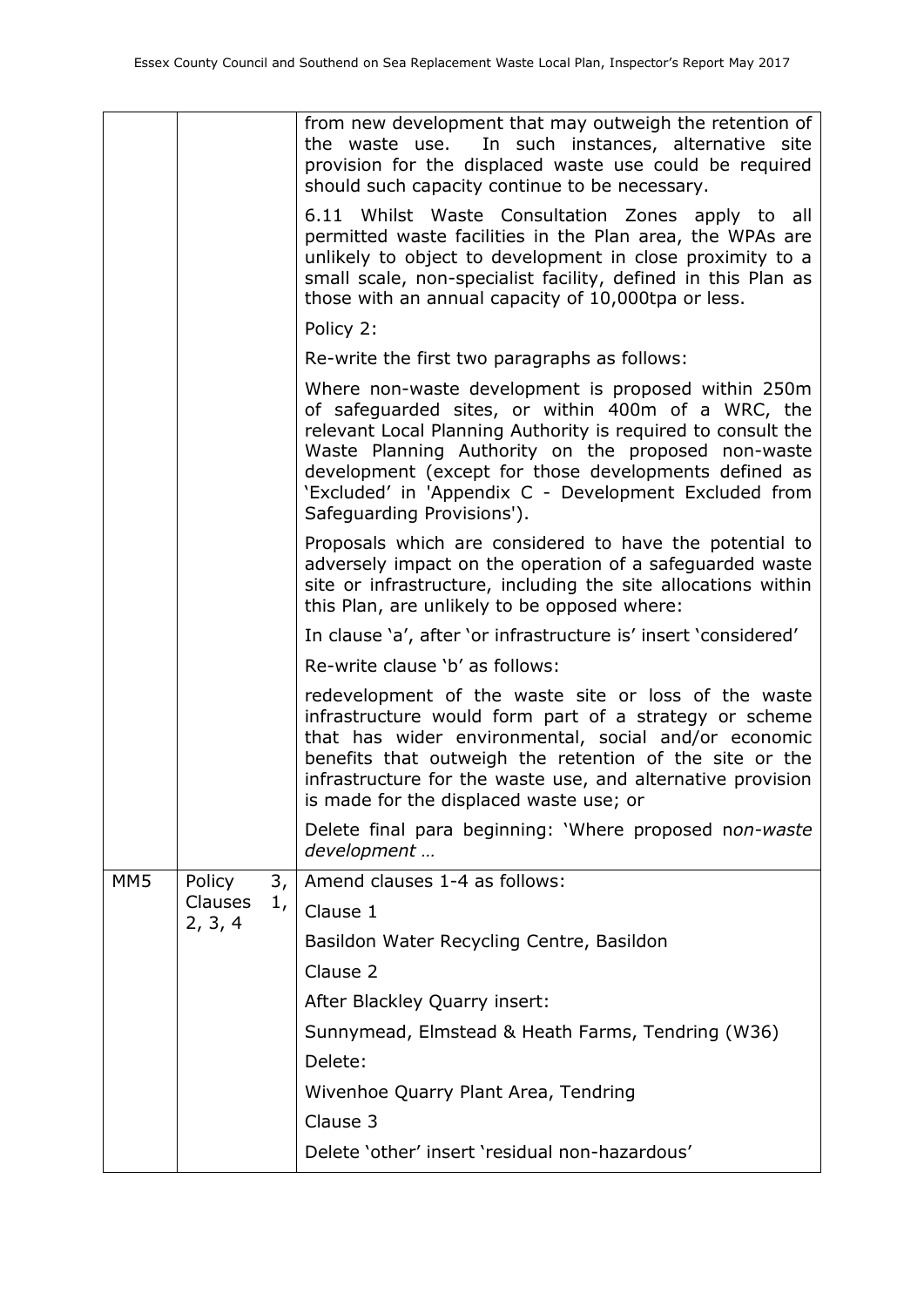|                 |           | Clause 4                                                                                                                                                                                                                                                                                                                                                                                                                                                                                                                                                                                                                                                                                                                                                                                                                                                                                                                         |
|-----------------|-----------|----------------------------------------------------------------------------------------------------------------------------------------------------------------------------------------------------------------------------------------------------------------------------------------------------------------------------------------------------------------------------------------------------------------------------------------------------------------------------------------------------------------------------------------------------------------------------------------------------------------------------------------------------------------------------------------------------------------------------------------------------------------------------------------------------------------------------------------------------------------------------------------------------------------------------------|
|                 |           | Add:                                                                                                                                                                                                                                                                                                                                                                                                                                                                                                                                                                                                                                                                                                                                                                                                                                                                                                                             |
|                 |           | Dollymans Farm, Basildon/Rochford (L(i)16)                                                                                                                                                                                                                                                                                                                                                                                                                                                                                                                                                                                                                                                                                                                                                                                                                                                                                       |
| MM <sub>6</sub> | paragraph | Re-write as follows:                                                                                                                                                                                                                                                                                                                                                                                                                                                                                                                                                                                                                                                                                                                                                                                                                                                                                                             |
|                 | 8.10      | Proposals within the Areas of Search will normally require<br>express planning permission and will be considered<br>against other relevant policies in the RWLP, including<br>Policy 10 - Development Management, and the wider<br>Development Plan as a whole. The need to consider the<br>wider Development Plan is important as it is the relevant<br>Local Plan which determines whether an Area of Search<br>designation remains relevant. Should a Local Plan seek to<br>re-allocate land pertaining to an Area of Search away from<br>B2/B8 uses, the criteria upon which Areas of Search are<br>based would no longer be fulfilled. In such instances, the<br>location would cease to be an Area of Search and Policy 4<br>would no longer apply. The design and operation of waste<br>management facilities proposed within Areas of Search<br>be compatible with existing uses<br>should<br>in the<br>employment area. |
| MM7             | Policy 4  | Re-write opening paragraphs to policy 4 as follows:                                                                                                                                                                                                                                                                                                                                                                                                                                                                                                                                                                                                                                                                                                                                                                                                                                                                              |
|                 |           | Proposals for waste management development in the<br>following Areas of Search, as defined on the Policies Map,<br>will be supported in principle provided that the design and<br>use of the facility is compatible with existing uses in the<br>employment area.                                                                                                                                                                                                                                                                                                                                                                                                                                                                                                                                                                                                                                                                |
|                 |           | Proposals will be considered against other relevant policies<br>of this Plan and the wider Development Plan.                                                                                                                                                                                                                                                                                                                                                                                                                                                                                                                                                                                                                                                                                                                                                                                                                     |
|                 |           | Delete the following site from the list of areas of search:                                                                                                                                                                                                                                                                                                                                                                                                                                                                                                                                                                                                                                                                                                                                                                                                                                                                      |
|                 |           | 'Oakwood and Crusader Business Park '                                                                                                                                                                                                                                                                                                                                                                                                                                                                                                                                                                                                                                                                                                                                                                                                                                                                                            |
| MM <sub>8</sub> | Policy 5  | Amend title to read:                                                                                                                                                                                                                                                                                                                                                                                                                                                                                                                                                                                                                                                                                                                                                                                                                                                                                                             |
|                 |           | 'Enclosed waste facilities on unallocated sites or outside<br>areas of search'                                                                                                                                                                                                                                                                                                                                                                                                                                                                                                                                                                                                                                                                                                                                                                                                                                                   |
|                 |           | Revise Clause 1 to read:                                                                                                                                                                                                                                                                                                                                                                                                                                                                                                                                                                                                                                                                                                                                                                                                                                                                                                         |
|                 |           | the waste site allocations and the Areas of Search in this<br>Plan are shown to be unsuitable or unavailable for the<br>proposed development                                                                                                                                                                                                                                                                                                                                                                                                                                                                                                                                                                                                                                                                                                                                                                                     |
|                 |           | At the beginning of Clause 2 add:<br>'although not exclusively,'                                                                                                                                                                                                                                                                                                                                                                                                                                                                                                                                                                                                                                                                                                                                                                                                                                                                 |
|                 |           | delete final sentence, and re-write as follows:                                                                                                                                                                                                                                                                                                                                                                                                                                                                                                                                                                                                                                                                                                                                                                                                                                                                                  |
|                 |           | `Any proposals that come forward on land use types not<br>identified above will be assessed on their merits, based on                                                                                                                                                                                                                                                                                                                                                                                                                                                                                                                                                                                                                                                                                                                                                                                                            |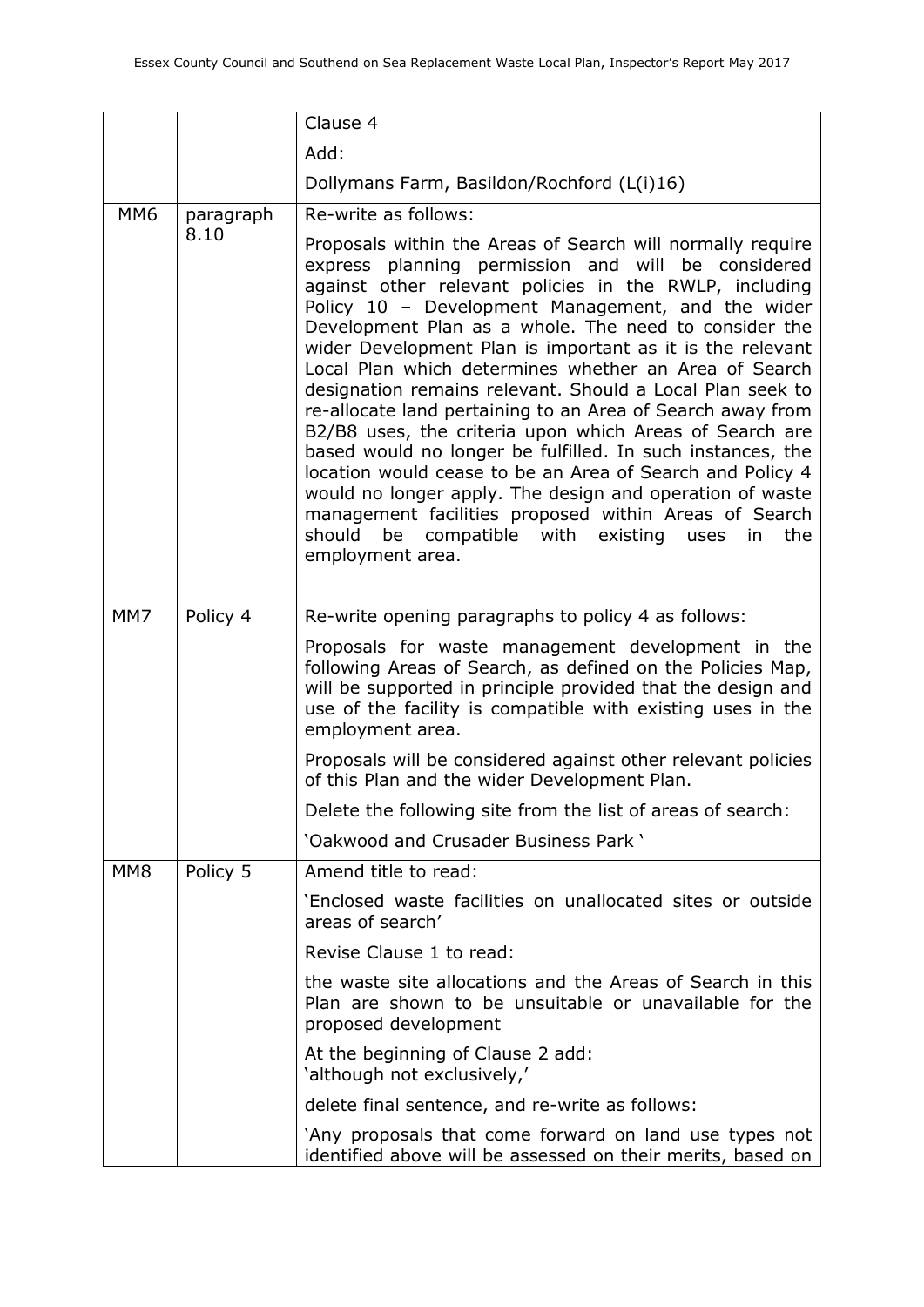|                 |           | the policies in this Plan'                                                                                                                                                                                                                                                              |
|-----------------|-----------|-----------------------------------------------------------------------------------------------------------------------------------------------------------------------------------------------------------------------------------------------------------------------------------------|
| MM <sub>9</sub> | Policy 6  | Amend title to read:                                                                                                                                                                                                                                                                    |
|                 |           | 'Open waste facilities on unallocated sites or outside areas<br>of search'                                                                                                                                                                                                              |
|                 |           | Revise Clause 1 to read:                                                                                                                                                                                                                                                                |
|                 |           | the waste site allocations and the Areas of Search in this<br>Plan are shown to be unsuitable or unavailable for the<br>proposed development                                                                                                                                            |
|                 |           | At the beginning of Clause 2 add:                                                                                                                                                                                                                                                       |
|                 |           | 'although not exclusively,'                                                                                                                                                                                                                                                             |
|                 |           | delete final sentence, and re-write as follows:                                                                                                                                                                                                                                         |
|                 |           | 'Any proposals that come forward on land use types not<br>identified above will be assessed on their merits, based on<br>the policies in this Plan'                                                                                                                                     |
| <b>MM10</b>     | Policy 7  | Amend title to read:                                                                                                                                                                                                                                                                    |
|                 |           | Radioactive Waste Management at Bradwell-on-Sea                                                                                                                                                                                                                                         |
|                 |           | Amend first sentence to read:                                                                                                                                                                                                                                                           |
|                 |           | Proposals for facilities for the management of nuclear<br>radioactive Intermediate Level Waste (ILW), Low Level                                                                                                                                                                         |
|                 |           | Waste (LLW) or Very Low Level Waste (VLLW) will be<br>supported within the Nuclear Licensed Areas at Bradwell-<br>on-Sea, where:                                                                                                                                                        |
|                 |           | Amend Clause b to read:                                                                                                                                                                                                                                                                 |
|                 |           | b. the proposals are informed by the outcome of economic<br>and environmental assessments that support and justify<br>the management of radioactive waste at this location,<br>and;                                                                                                     |
| <b>MM11</b>     | Policy 9  | Revise Clause 1 to read:                                                                                                                                                                                                                                                                |
|                 |           | the landfill site allocations in this Plan are shown to be<br>unsuitable or unavailable for the proposed development                                                                                                                                                                    |
|                 |           | At the beginning of Clause 2 add:<br>'although not exclusively,'                                                                                                                                                                                                                        |
|                 |           | delete final sentence, and re-write as follows:                                                                                                                                                                                                                                         |
|                 |           | 'Any proposals that coming forward on land use types not<br>identified above will be assessed on their merits, based on<br>the policies in this Plan'                                                                                                                                   |
| <b>MM12</b>     | paragraph | Rewrite para to read:                                                                                                                                                                                                                                                                   |
|                 | 9.33      | The Public Rights of Way (PROW) network provides an<br>important means of accessing the countryside. Where<br>relevant, applications for waste management will be<br>required to ensure that PROW remain usable at all times<br>or provide satisfactory alternative routes. Alternative |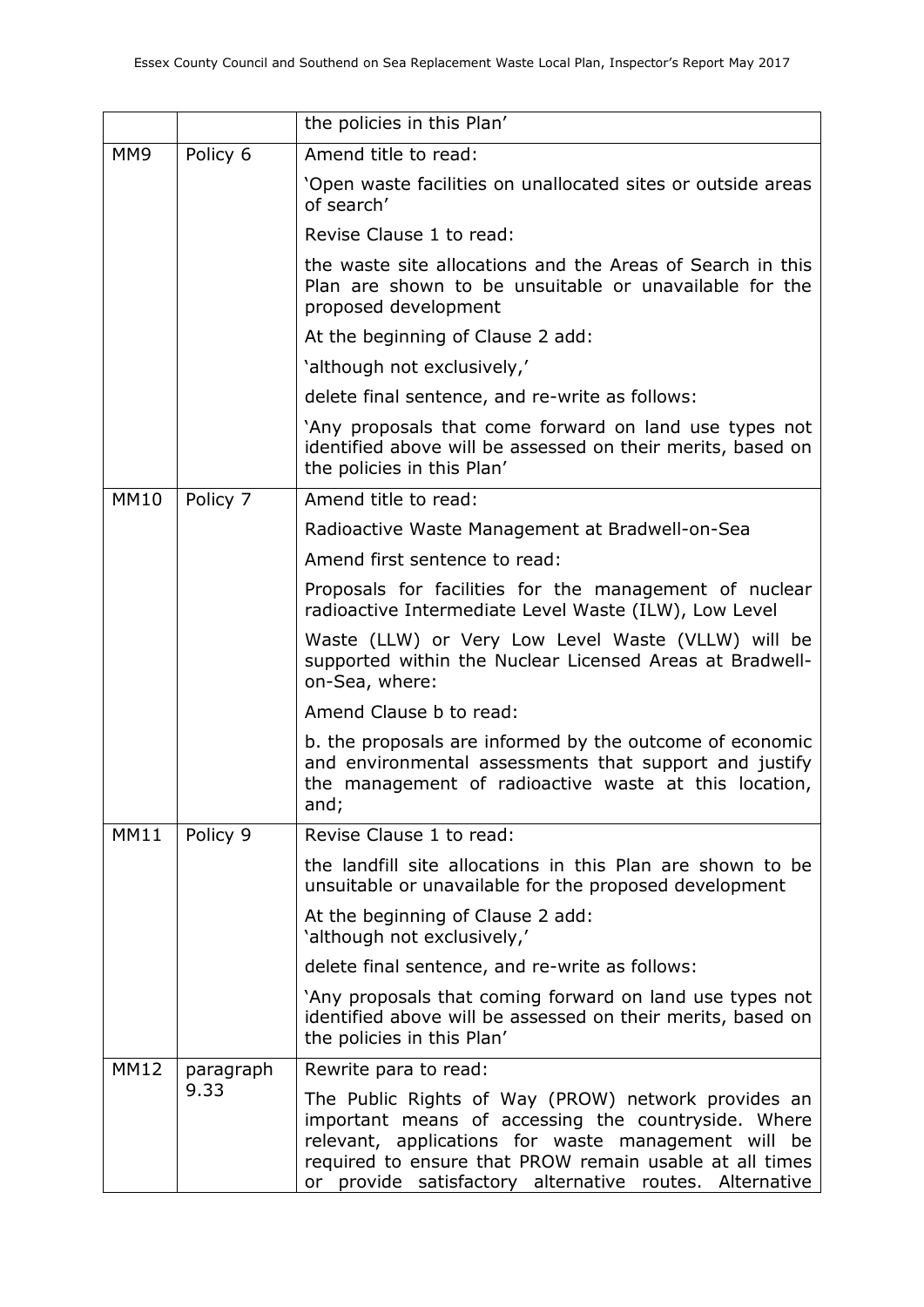|             |           | paths and any necessary diversions of existing paths will<br>be required to be in place prior to the closure of the<br>existing PROW. Restoration schemes should, in the first<br>instance, be seen as an opportunity to enhance and<br>upgrade PROW where possible, especially with regard to<br>the provision of Bridleways as multi-user paths as part of<br>any permission granted. In all cases, restoration schemes<br>should provide for access which is at least as good as that<br>existing before workings began. The closure of a PROW,<br>where no alternative route is provided, will not normally<br>be acceptable. |
|-------------|-----------|-----------------------------------------------------------------------------------------------------------------------------------------------------------------------------------------------------------------------------------------------------------------------------------------------------------------------------------------------------------------------------------------------------------------------------------------------------------------------------------------------------------------------------------------------------------------------------------------------------------------------------------|
| <b>MM13</b> | Policy 10 | Revise criterion b to read:                                                                                                                                                                                                                                                                                                                                                                                                                                                                                                                                                                                                       |
|             |           | b. water resources, with particular regard to:                                                                                                                                                                                                                                                                                                                                                                                                                                                                                                                                                                                    |
|             |           | - the quantity of water within water bodies:                                                                                                                                                                                                                                                                                                                                                                                                                                                                                                                                                                                      |
|             |           | preventing the deterioration of their existing status;<br>or<br>failure to achieve the objective of 'good status', and<br>$\bullet$<br>the quantity of water for resource purposes within<br>water bodies'                                                                                                                                                                                                                                                                                                                                                                                                                        |
|             |           | Add final sentence:                                                                                                                                                                                                                                                                                                                                                                                                                                                                                                                                                                                                               |
|             |           | Where appropriate, enhancement of the environment<br>would be sought, including, but not exclusively, the<br>enhancement of the Public Rights of Way network,<br>creation of recreation opportunities and enhancement of<br>natural, historic<br>and built environment<br>the<br>and<br>surrounding landscape.                                                                                                                                                                                                                                                                                                                    |
| <b>MM14</b> | policy 12 | Add criterion d:                                                                                                                                                                                                                                                                                                                                                                                                                                                                                                                                                                                                                  |
|             |           | Where access to the main road network in accordance<br>with (b) and (c) above is not feasible, road access via a<br>suitable existing road prior to gaining access onto the<br>main road network will exceptionally be permitted, having<br>regard to the scale of the development, the proximity of<br>sensitive receptors, the capacity of the road and an<br>assessment of the impact on road safety                                                                                                                                                                                                                           |
|             |           | Modifications to Appendix B, development principles                                                                                                                                                                                                                                                                                                                                                                                                                                                                                                                                                                               |
| <b>MM15</b> | Table 8   | For Inert landfill insert:                                                                                                                                                                                                                                                                                                                                                                                                                                                                                                                                                                                                        |
|             |           | 250,000tpa                                                                                                                                                                                                                                                                                                                                                                                                                                                                                                                                                                                                                        |
|             |           | At Estimated Availability insert:                                                                                                                                                                                                                                                                                                                                                                                                                                                                                                                                                                                                 |
|             |           | Upon adoption (2017)                                                                                                                                                                                                                                                                                                                                                                                                                                                                                                                                                                                                              |
| <b>MM16</b> | Table 11  | At Site 1 Area insert: 6.90ha                                                                                                                                                                                                                                                                                                                                                                                                                                                                                                                                                                                                     |
|             |           | At Estimated Availability insert:                                                                                                                                                                                                                                                                                                                                                                                                                                                                                                                                                                                                 |
|             |           | Site $3 - 5 - 10$ years                                                                                                                                                                                                                                                                                                                                                                                                                                                                                                                                                                                                           |
|             |           | At Life insert:                                                                                                                                                                                                                                                                                                                                                                                                                                                                                                                                                                                                                   |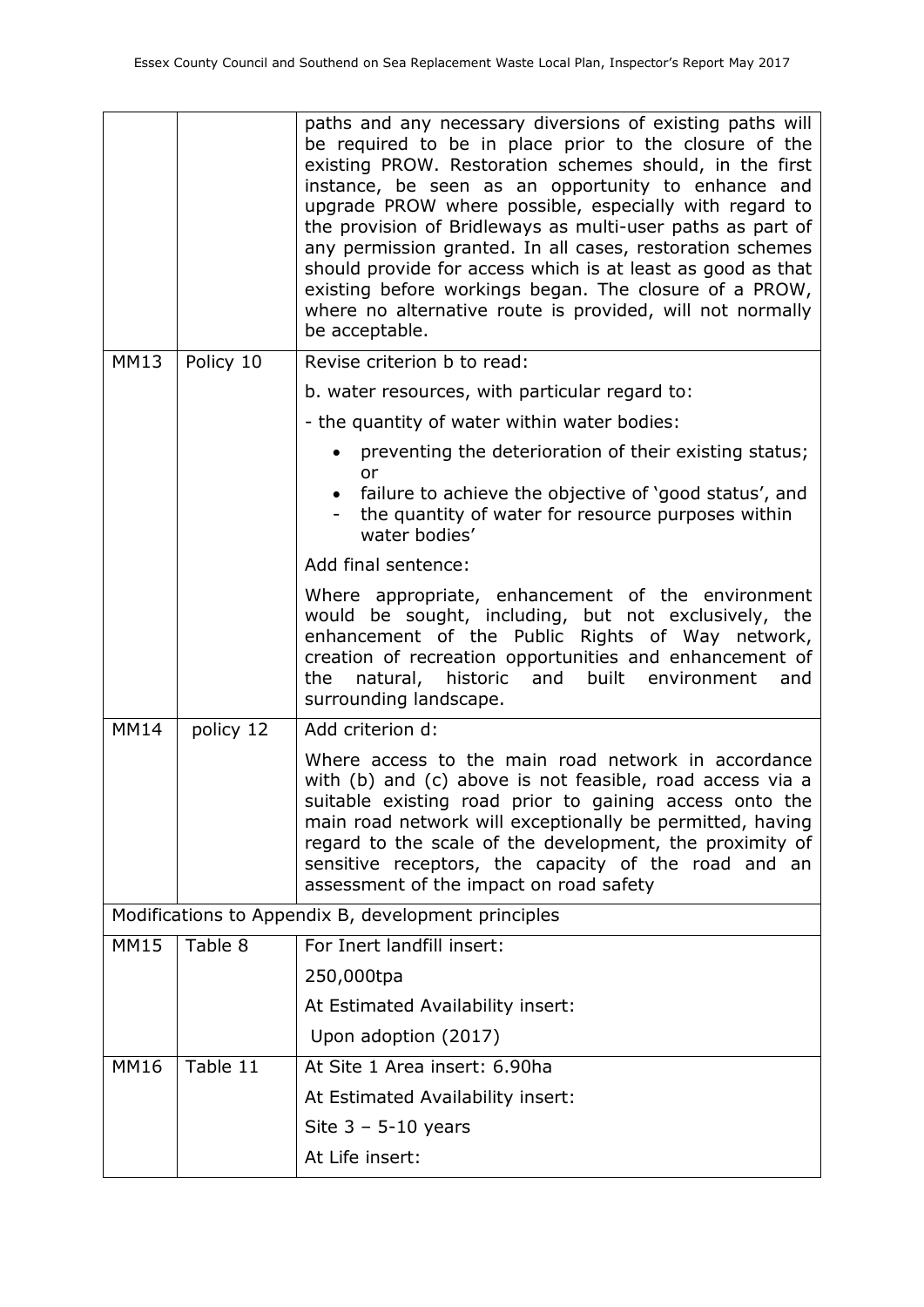|             |          | Site $2 - 15$ years                                                                                                                                                                                                                                                                                                                                                                                                                                                                                                                |
|-------------|----------|------------------------------------------------------------------------------------------------------------------------------------------------------------------------------------------------------------------------------------------------------------------------------------------------------------------------------------------------------------------------------------------------------------------------------------------------------------------------------------------------------------------------------------|
|             |          | Site 3 - 15 years                                                                                                                                                                                                                                                                                                                                                                                                                                                                                                                  |
|             |          | After 'The following specific issues and opportunities are to<br>be addressed for Site 2'                                                                                                                                                                                                                                                                                                                                                                                                                                          |
|             |          | delete first bullet point beginning 'Waste<br>shall<br>be<br>restricted to '                                                                                                                                                                                                                                                                                                                                                                                                                                                       |
|             |          | rewrite third bullet point as follows:                                                                                                                                                                                                                                                                                                                                                                                                                                                                                             |
|             |          | To demonstrate that there would not be an adverse effect<br>on a European site through HRA. Any development would<br>need to ensure that there would not be an adverse impact<br>on water quality.                                                                                                                                                                                                                                                                                                                                 |
| <b>MM17</b> | Table 14 | amend bullet point 4 and add new 5 as follows:                                                                                                                                                                                                                                                                                                                                                                                                                                                                                     |
|             |          | It is expected that operations would be enclosed within an<br>appropriate building. Dust mitigation measures, limits on<br>duration (hours of operation) and noise standards (from<br>noise sensitive properties) will be established in the<br>interests of protecting local amenity.                                                                                                                                                                                                                                             |
|             |          | The configuration and operation of the proposed facility<br>shall have regard to impacts on neighbouring land uses,<br>including the potential impacts on the adjacent retail use.                                                                                                                                                                                                                                                                                                                                                 |
| MM18        | Table 15 | in the first bullet point before 'calcareous grassland' insert<br>'lowland'                                                                                                                                                                                                                                                                                                                                                                                                                                                        |
|             |          | rewrite the second bullet point to read:                                                                                                                                                                                                                                                                                                                                                                                                                                                                                           |
|             |          | Careful consideration of the environmental and visual<br>impacts of the waste development will be necessary as<br>part of a planning application, particularly if a proposal<br>relates to already restored areas. Specifically, ecological<br>enhancement of the site would be sought, with the final<br>restoration and long-term aftercare expected to result in<br>the creation of lowland calcareous grassland priority<br>habitat. It will be necessary to consider phased working to<br>avoid the loss of existing species. |
|             |          | rewrite bullet point 6 to read:                                                                                                                                                                                                                                                                                                                                                                                                                                                                                                    |
|             |          | A vehicle routeing agreement is required to ensure the<br>site would be accessed via the existing access to Newport<br>Quarry and via the Main Road Network (B1383). The<br>number of heavy vehicle movements to and from the east<br>shall be limited to those serving Widdington only.                                                                                                                                                                                                                                           |
| <b>MM19</b> | Table 16 | At Indicative Facility Scale, for AD insert 30,000tpa; for<br>CHP insert 595,000tpa                                                                                                                                                                                                                                                                                                                                                                                                                                                |
| <b>MM20</b> | Table 17 | At Indicative Facility Scale, for Inert Waste Recycling<br>insert 150,000tpa                                                                                                                                                                                                                                                                                                                                                                                                                                                       |
| <b>MM21</b> | Table 19 | At Area Insert:                                                                                                                                                                                                                                                                                                                                                                                                                                                                                                                    |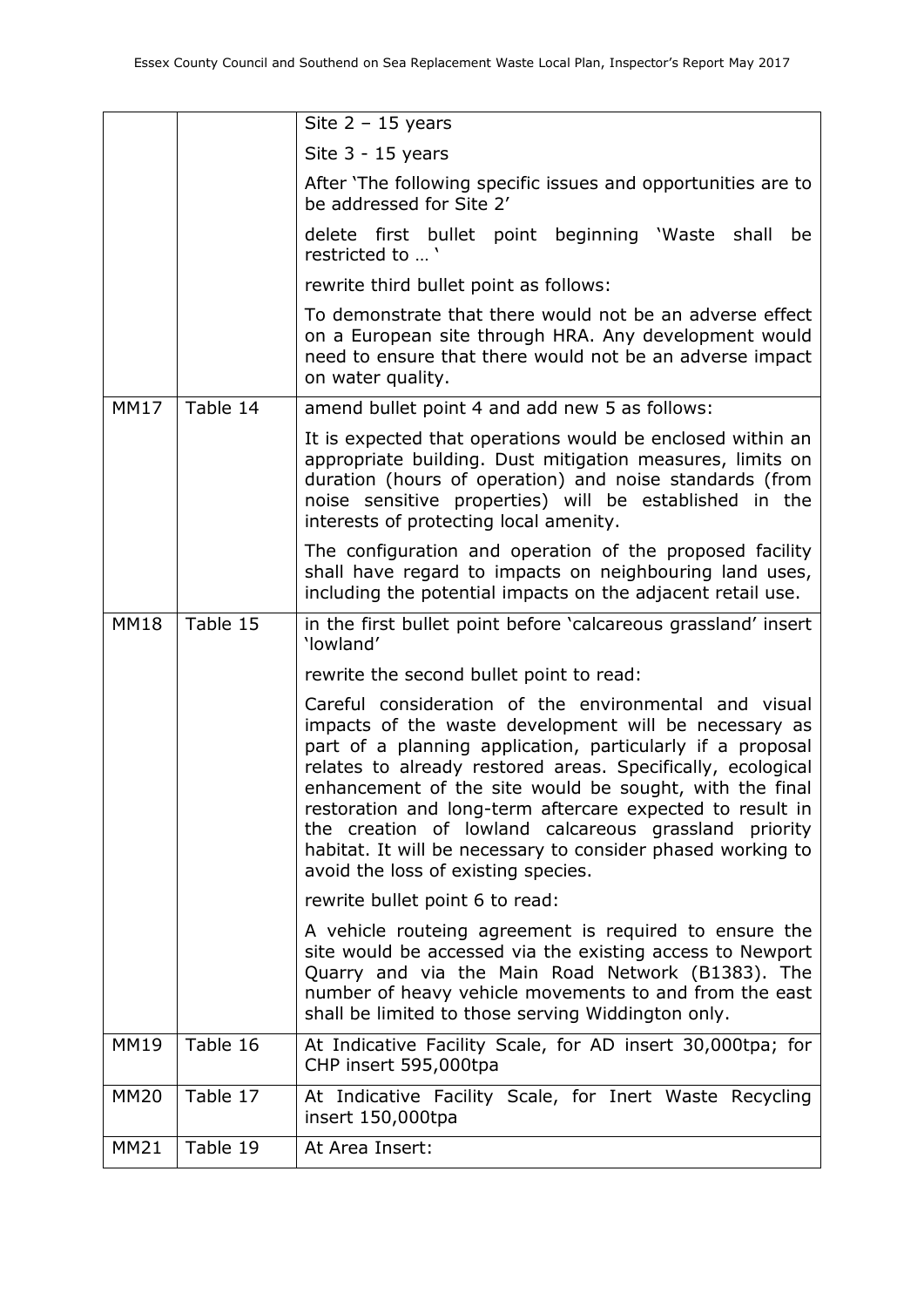|             |                           | Site 1: 63.74ha                                                                                                                                                                                                                                                                       |
|-------------|---------------------------|---------------------------------------------------------------------------------------------------------------------------------------------------------------------------------------------------------------------------------------------------------------------------------------|
|             |                           | Site 2: 7ha                                                                                                                                                                                                                                                                           |
|             |                           | At Indicative Facility Scale insert:                                                                                                                                                                                                                                                  |
|             |                           | Site 1: 1,800,000m <sup>3</sup>                                                                                                                                                                                                                                                       |
|             |                           | Site 2: 40,000tpa                                                                                                                                                                                                                                                                     |
|             |                           | At Site Allocation For Insert:                                                                                                                                                                                                                                                        |
|             |                           | Site 1: Inert Landfill Capacity                                                                                                                                                                                                                                                       |
|             |                           | Site 2: Inert Waste Recycling                                                                                                                                                                                                                                                         |
|             |                           | At Life Insert:                                                                                                                                                                                                                                                                       |
|             |                           | 17 years                                                                                                                                                                                                                                                                              |
|             |                           | Rewrite bullet point 5 as:                                                                                                                                                                                                                                                            |
|             |                           | An archaeological desk based assessment would be<br>required to investigate the gravels to establish their<br>potential for archaeological remains and trial trench<br>evaluation will be required, along with a mitigation<br>strategy, to form part of the Environmental Statement. |
|             |                           | Rewrite bullet point 7 as:                                                                                                                                                                                                                                                            |
|             |                           | PRoW footpath Elmstead 24 crosses site 1 and is adjacent<br>to site 2, and requires sufficient stand-off distance and<br>protection during operations (e.g., satisfactory crossing<br>point(s) provided for quarry vehicles)                                                          |
|             |                           | Add the following text:                                                                                                                                                                                                                                                               |
|             |                           | The following specific issues and opportunities are to be<br>addressed for Site 1:                                                                                                                                                                                                    |
|             |                           | A minimum of 100m standoff should be provided for all<br>residential properties and effective screening provided to<br>screen views of the site.                                                                                                                                      |
|             |                           | Retain bullet points concerning Cockaynes Wood Local<br>Wildlife Site and Footpaths Elmstead 19 and Alresford 2.                                                                                                                                                                      |
|             |                           | Add:                                                                                                                                                                                                                                                                                  |
|             |                           | The following specific issues and opportunities are to be<br>addressed for Site 2:                                                                                                                                                                                                    |
|             |                           | Bunding will be required around those parts of the site<br>which are not adequately screened by natural vegetation.                                                                                                                                                                   |
| <b>MM22</b> | Table<br>20<br>and Map 20 | delete                                                                                                                                                                                                                                                                                |
| <b>MM23</b> | New Table<br>and Map      | insert text as set out at Appendix 2                                                                                                                                                                                                                                                  |
| Appendix C  |                           |                                                                                                                                                                                                                                                                                       |
| <b>MM24</b> | Appendix C                | At: Applications for change of use                                                                                                                                                                                                                                                    |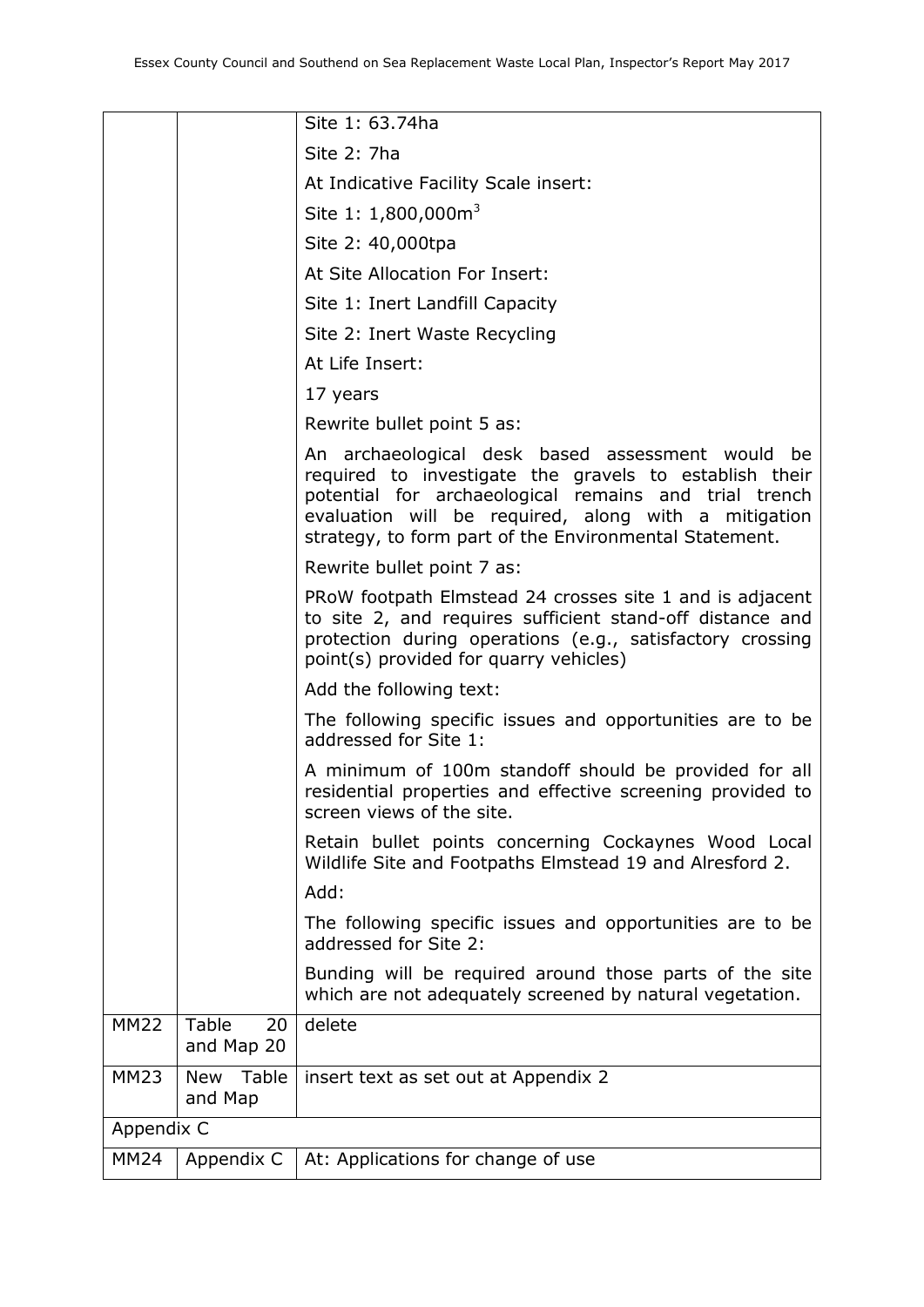|             | Table 21                   | Delete: 'for change of use'                                                                  |
|-------------|----------------------------|----------------------------------------------------------------------------------------------|
|             |                            | Insert:                                                                                      |
|             |                            | From B2/B8 to any other use                                                                  |
|             |                            | To Class A and C, from any other use                                                         |
|             |                            | Insert:                                                                                      |
|             |                            | Other applications for change of use. Excluded                                               |
|             |                            | Delete:                                                                                      |
|             |                            | Applications for temporary buildings, structures or uses<br>(for up to five years). Included |
| <b>MM25</b> | At para C2                 | Add:                                                                                         |
|             |                            | The development types below include those relating to<br>temporary structures and uses       |
|             | Appendix E Areas of Search |                                                                                              |
| <b>MM26</b> | Map 51                     | delete                                                                                       |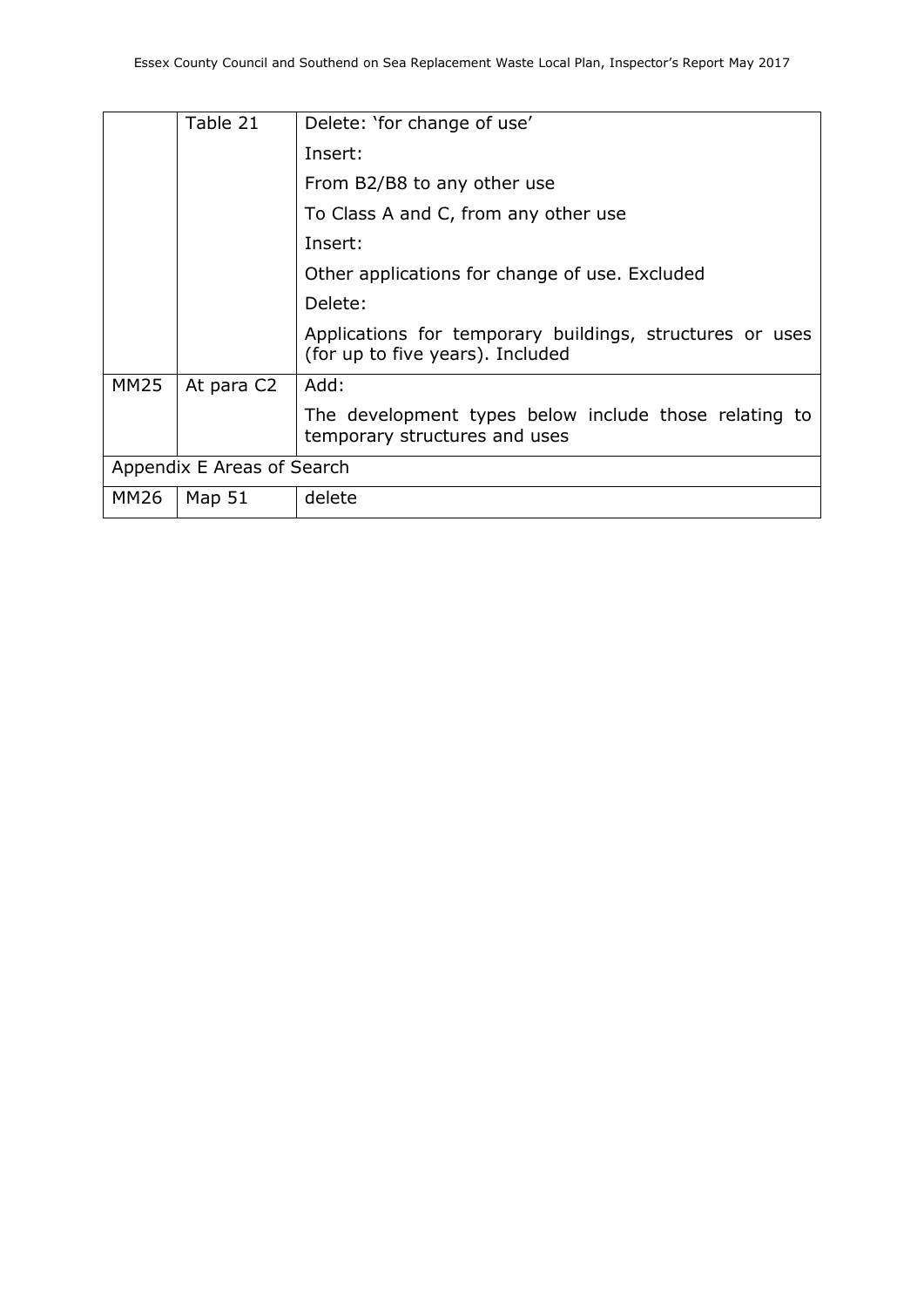### **APPENDIX 2**

| New Table: Dollymans Farm     |                                                   |
|-------------------------------|---------------------------------------------------|
| <b>District</b>               | Basildon/Rochford                                 |
| Area                          | 16.09ha                                           |
| Indicative Facility Scale     | 500,000 tonnes                                    |
| Link to Waste and             | The site constitutes a former mineral borrow pit. |
| <b>Mineral Activities</b>     |                                                   |
| Site Allocation For           | Inert Landfill Capacity                           |
| <b>Access</b>                 | Via private road adjoining A129                   |
| <b>Estimated Availability</b> | 2017                                              |
| Life                          | Up to 5 years                                     |

This site would culminate in the restoration of a former mineral void. The following specific issues and opportunities are to be addressed:

All access should be via the A129. A Transport Assessment would be required at the planning application stage to review access arrangements and examine safety and capacity of the local road network. This may result in the diversion of bridleway to segregate users from vehicles or other mitigation works.

The proposal should demonstrate that there would not be an adverse effect on a European site through HRA. Such an assessment should include consideration of functionally linked land, and must demonstrate no adverse effects on the integrity of any international site. Evidence will change over time regarding the preferences of species such as the Darkbellied Brent Geese, so appropriate foraging distances should be reviewed as part of any HRA.

Chichester Hall Brook requires protection, for example through an appropriate buffer of at least 15m and through the assessment of potential hydrological impacts with appropriate protection.

Restoration of the site through this allocation provides the significant opportunity for biodiversity, landscape, visual enhancement and historic asset preservation. Careful consideration of the environmental impacts of the waste development will be necessary as part of a planning application with proportionate levels of mitigation to be established. Specifically, the WPA would seek the overall landscape improvement of the site, with the final restoration and long-term aftercare to be beneficial to the Green Belt and biodiversity with particular reference to habitat creation in line with the Northern Thames Basin National Character Area.

Retain trees and shrubs to screen plant and materials from the road. Consider new planting and bunding to screen views into the site prior to commencement of landfilling operations.

Dust mitigation measures, limits on duration (hours of operation) and noise standards (from noise sensitive properties) will be established in the interests of protecting local amenity.